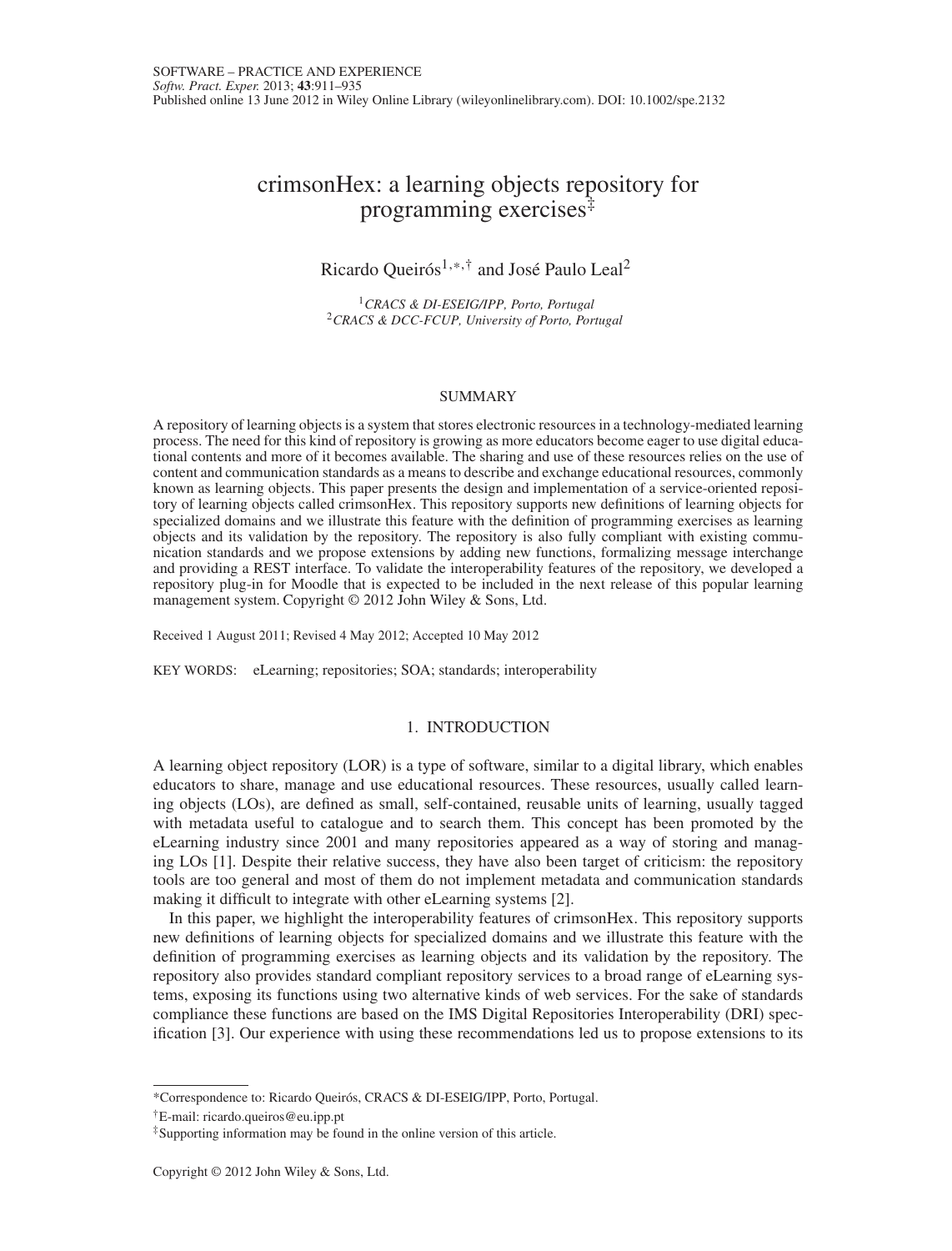set of functions and to the XML binding that currently lacks a formal definition. To evaluate the proposed extensions to the IMS DRI specification and its implementation in the crimsonHex repository, we developed a crimsonHex plug-in for the 2.1 release of the popular Moodle learning management system (LMS). Moodle users will be able to download LOs from crimsonHex repositories because this LMS is expected to include the plug-in described in this paper in its distribution.

This research was carried out under a European project called EduJudge. The EduJudge project aims to integrate the 'UVA On-line Judge', an existing on-line programming trainer with an important number of programming exercises and users, into an effective educational environment [4] consisting of the e-learning platform Moodle and the competitive learning tool called QUESTOURnament. These systems will interact with a remote repository where the programming exercises will be stored.

Parts of the research described in this paper were presented at a conference on enterprise information systems [5,6], addressing the essential aspects of crimsonHex's development, and the use of this system from Moodle. This paper provides a comprehensive view of the crimsonHex system and details certain parts of its design, such as the definition of programming problems as learning objects and the Web interface. To provide a better understanding of the decisions taken when designing crimsonHex, this paper also adds a survey on learning object repositories and specifications related to learning objects.

The remainder of this paper is organized as follows: Section 2 includes a survey on repositories distinguishing two major types: learning objects repositories and digital libraries and presents the recent efforts made to foster the interoperability on repositories. In the following section we introduce the architecture of crimsonHex and its application interfaces. Then, we provide implementation details of a crimsonHex plug-in for Moodle 2.0 using the proposed IMS DRI extensions. Finally, we conclude with a summary of the main contributions of this work and a perspective of future research.

## 2. REPOSITORIES

A repository can be thought of as a storage area from which users can publish/retrieve resources. Most of these resources are described by metadata for discoverable purposes. The need for repositories has been growing in the last decade, because more educators are eager to create and use digital content and more of it is available. This growth led many to neglect interoperability issues that are fundamental to share educational resources and to (re)use them on different contexts.

In this section, we analyse the repository software distinguishing two types of repositories digital libraries and learning objects repositories — and we provide examples of such types of systems. Then we take a careful look at recent efforts made to foster interoperability with repositories. These efforts are organized as two facets: content and communication. In the former, we focus on the metadata and package specifications used to describe and deploy learning content. In the latter, we highlight the publishing, searching and retrieval specifications used to enhance the communication between the repository and other e-Learning systems.

The evolution of the software and specification for repositories can be seen in Figure 1. In the next sections we detail both.

#### *2.1. Software*

There are several typologies to classify the repositories available in the literature. McGreal [7] categorises repositories into three types based on resource location: (i) those that house content primarily on site (e.g. MIT Open Courseware); (ii) those that provide metadata with links to resources housed at other sites (e.g. Merlot) — also called *referatories* [8]; and (iii) those that provide both content and links to external content (e.g. Ariadne). Ochoa and Duval [9] conducted a detailed quantitative study of the process of publication of learning objects in repositories and grouped repositories in five types: learning object repositories, learning object referatories, open courseware initiatives, LMS and institutional repositories. Other relevant studies [10–13] categorize repositories mainly by general characteristics such as language used, subject area, end users, fee type, quality control, etc.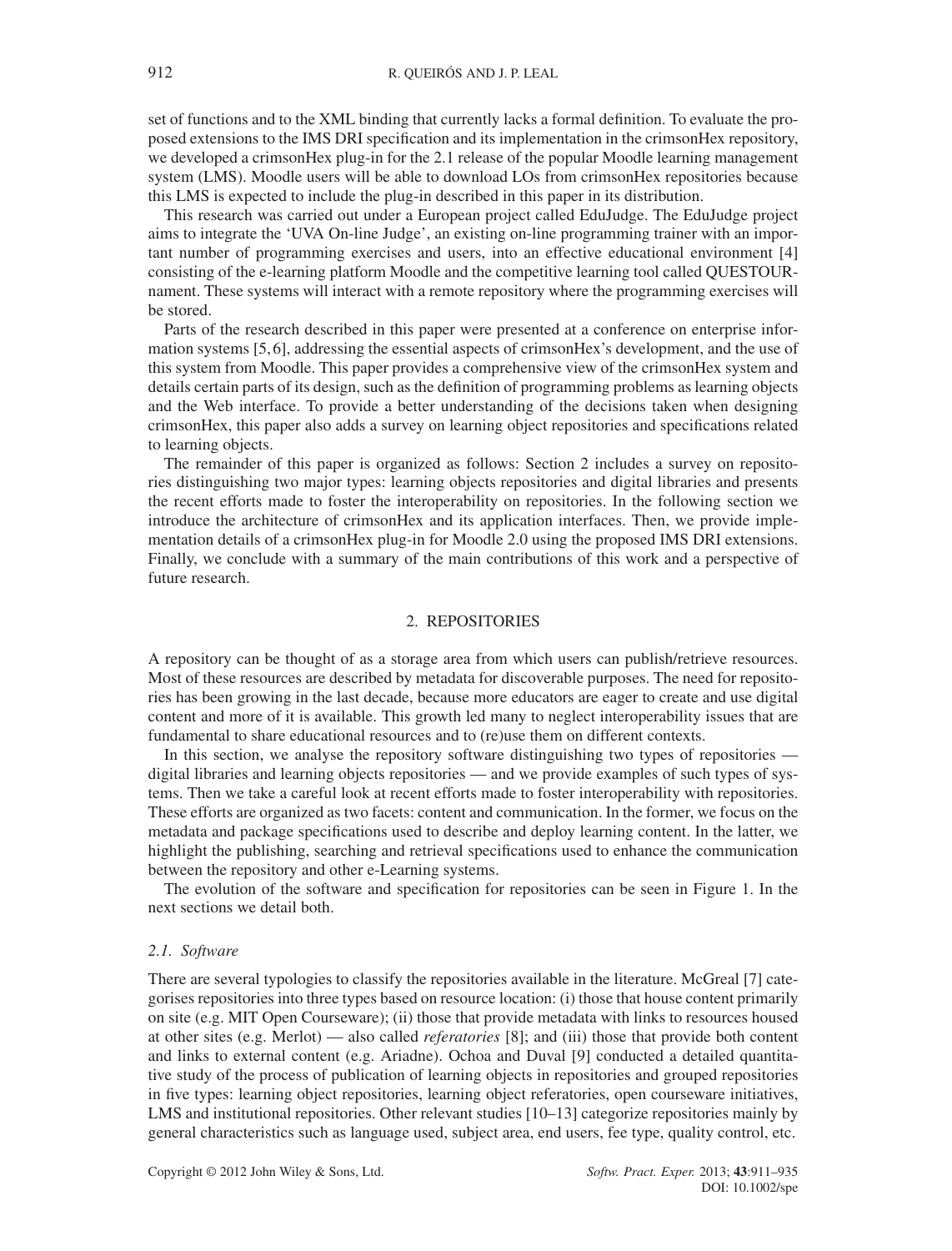

Figure 1. Evolution of software and specifications for repositories.

In this section, we categorize repositories to LORs and digital libraries (DLs) — two concepts that overlap to a certain extent. Also, we distinguish between the actual repositories and the software used to implement them, highlighting the differences in software features for both categories.

Digital libraries store documents in digital formats and metadata for those documents. Learning objects repositories store learning objects, which are objects containing educational content and metadata for those contents. At first sight a LOR seems to be basically a DL storing educational content, but there are also differences related to metadata and packaging. The metadata schemata used by DLs are generic (e.g. Dublin Core, DC and Metadata Encoding and Transmission Standard, METS), while those used by LORs are specific to eLearning (e.g. learning object metadata, LOM). Also, LORs package content and metadata in a single unit using eLearning standards (e.g. IMS Content Packaging (IMS CP), Sharable Content Object Reference Model (SCORM)), while DLs usually keep content and metadata separated.

In spite of these differences and similarities there are several references in the literature [14, 15] that attempt to implement LORs using DLs software. A reasonable explanation for this is the lack of software specifically for implementing LORs. In fact, unlike what happens with DLs, most implementations of LORs actually use home-grown software. Thus, the remainder of this section first analyzes the existing software for creating DLs before proceeding to the software for creating LORs.

*2.1.1. Software for digital libraries.* A nonexhaustive list of software to create DLs is presented in Table I [11]. This table reveals that these systems share many features, but they are far from equal because they have strengths and weaknesses in different functional areas.

According to the OpenDOAR (Directory of Open Access Repository) — an authoritative directory of academic open access repositories — and the Registry of Open Access Repositories data, in December 2011, the majority of repositories (in a sample of 2164 repositories) were built using the DSpace software (165 Washington Street, Suite #201 Winchester, MA 01890), as shown in Figure 2.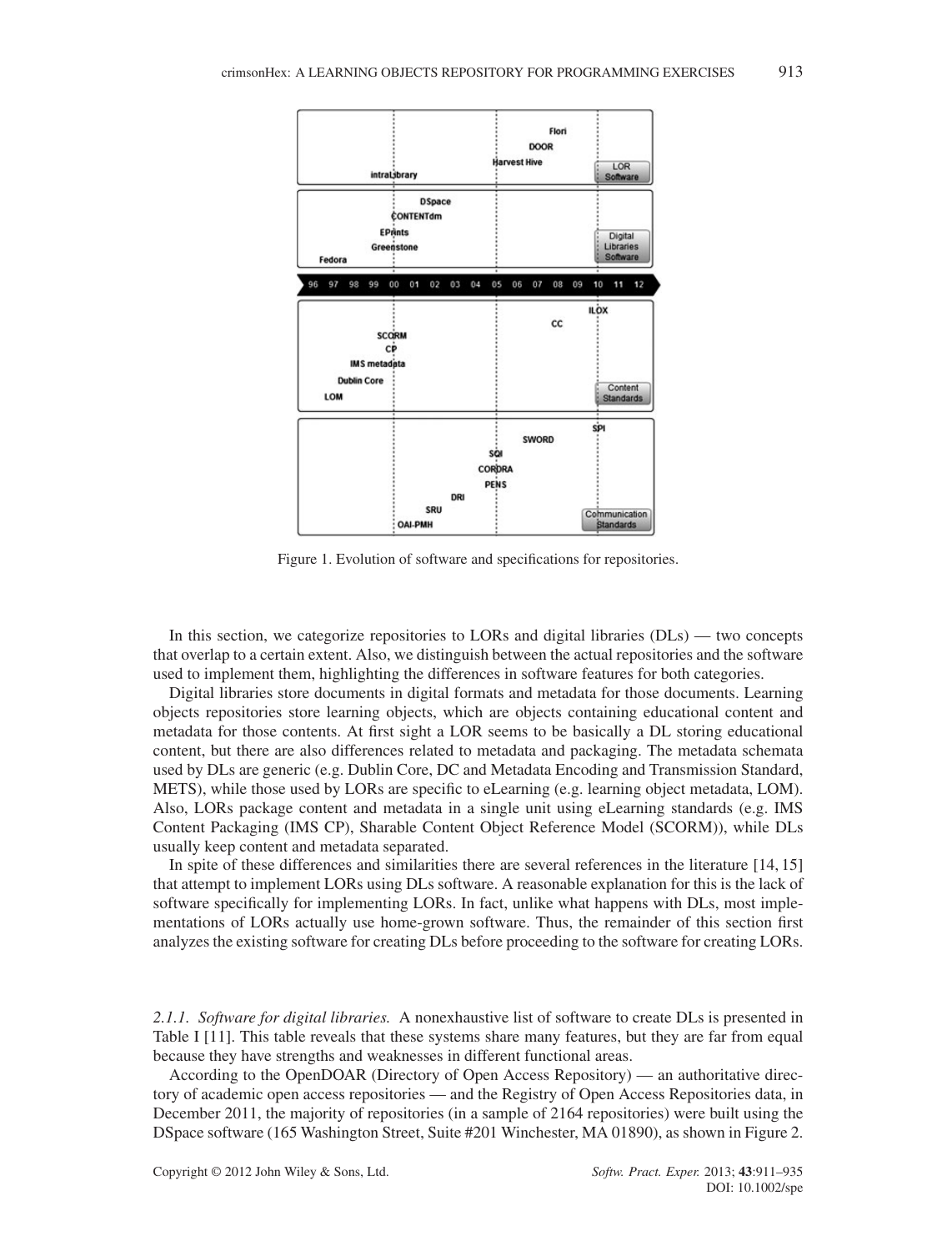| Repository        | License    | Metadata       | Communication           |
|-------------------|------------|----------------|-------------------------|
| <b>CONTENT</b> dm | Commercial | DC, METS       | OAI, Z39.50             |
| DigiTool          | Commercial | DC, MODS, METS | OAI, Z39.50             |
| <b>D</b> Space    | Free       | DC, MODS, METS | OAI, SWORD, OpenSearch, |
|                   |            |                | REST, SRU/SRW           |
| <b>EPrints</b>    | Free       | DC, MODS, METS | OAI, SWORD              |
| Equella           | Commercial | LOM            | OAI, SWORD              |
| Fedora            | Free       | LOM            | OAI, SWORD              |
| Greenstone        | Free       | <b>METS</b>    | OAI, Z39.50             |
| Zentity           | Free       | DC, METS       | OAI, SWORD, RDFS        |

Table I. Digital library software.

DC: Dublin Core; METS: Metadata Encoding and Transmission Standard; MODS: Metadata Object Description Schema; LOM: learning object metadata; OAI: Open Archives Initiative; SWORD: Simple Webservice Offering Repository Deposit; REST: Representational State Transfer; SRU: Search/Retrieve via URL; SRW: Search/Retrieve Web service; RDFS: Resource Description Framework Schema.



Figure 2. Usage of digital library software worldwide.

Software for DLs was designed for repositories of digital content in general not specifically for learning objects. Thus, this type of software in general lacks some of the features required by LORs such as the support for:

- eLearning metadata (e.g. LOM) and content packaging (e.g. SCORM)
- Federated searching (e.g. simple query interface (SQI), SRU/SRW, Open Knowledge Initiative (OKI) open service interface definitions (OSIDs))
- Classification using folksonomies (e.g. tags)
- Versioning, reviewing and evaluation
- Interoperability with eLearning systems (e.g. LMSs, authoring tools)

However, the newest versions of some of the systems listed in Table I recently added support for metadata export using learning standards such as LOM. These efforts led us to conclude that in the near future these types of repository will converge.

*2.1.2. Software for learning objects repositories.* A LOR is a repository that manages learning objects and their respective metadata. The majority of the LORs available nowadays are Web applications developed using nonrepository software because of the lack of support of these tools for the eLearning requirements as stated above. A nonexhaustive list of LORs is presented in Table II. All these LORs are free of charge provided that they are not used for commercial purposes.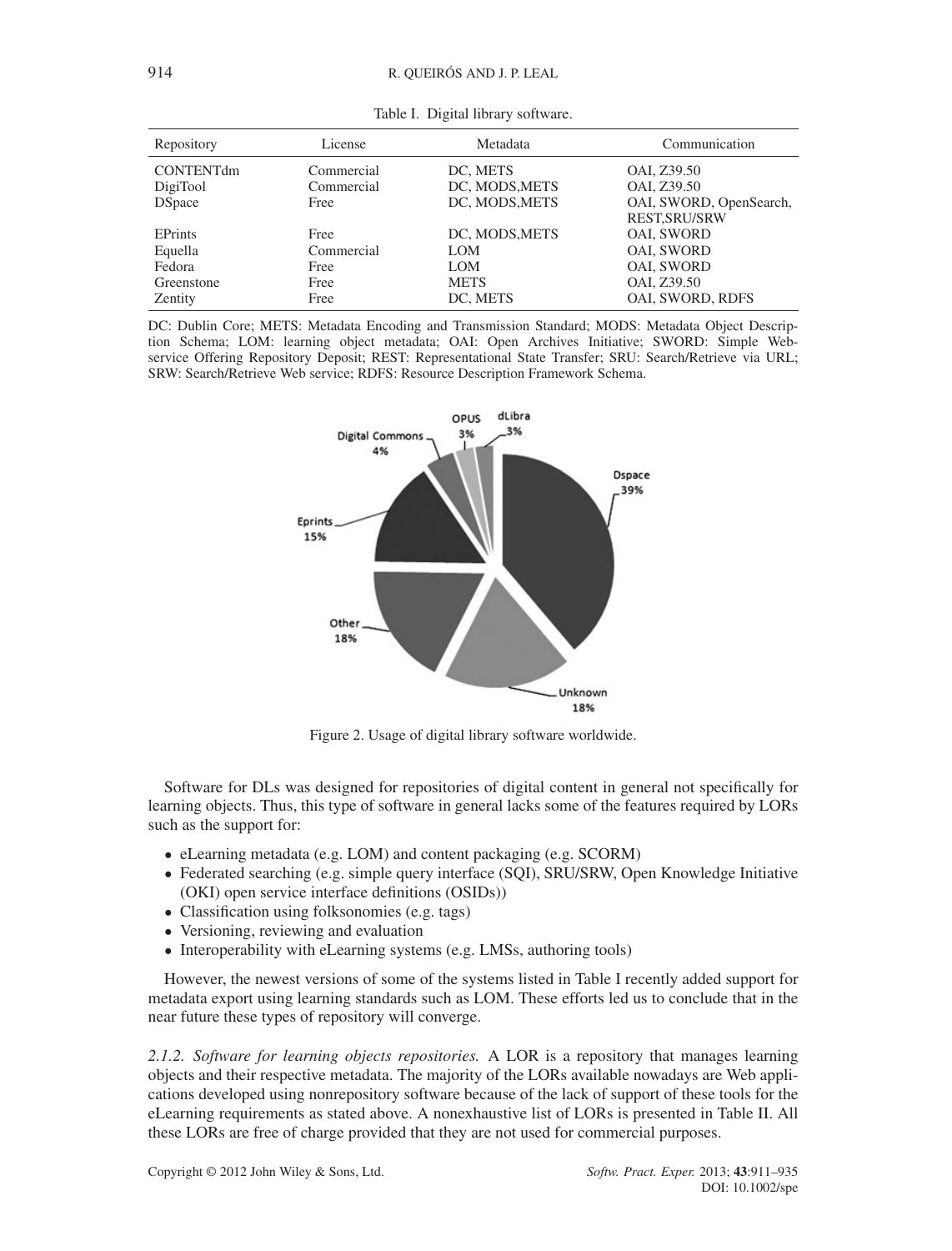| Repository               | #LO   | Type              |
|--------------------------|-------|-------------------|
| <b>Bepress</b>           | 52678 | Legal             |
| <b>BerkleeShares</b>     | 123   | Music             |
| Connexions               | 19783 | General           |
| <b>GEM</b>               | 47321 | General           |
| LeMill                   | 43734 | General           |
| LO.NET                   | 302   | General           |
| LRE (European Schoolnet) | >200K | General           |
| Maricopa                 | 1818  | General           |
| <b>MERLOT</b>            | 30398 | General           |
| Scriptorium              | 512   | <b>Humanities</b> |
| Wisc-Online              | 2133  | General           |
|                          |       |                   |

Table II. Learning objects repositories.

Most LORs store multidisciplinary content. Programming exercises are mostly enclosed in online judges. An example of an online judge is the UVa Online Judge (UVA OJ) — an automated judge for programming exercises created in 1995 with the aim of training users who participate in worldwide programming competitions. The judge is hosted by the University of Valladolid and its archive contains over 2700 exercises. The set of exercises is continuously being extended but it lacks interoperability features such as standardization of the exercises content as learning objects and implementation of communication specifications to improve accessibility for the educational community of teachers and students.

In regard to interoperability features for repositories the Jorum Team made a comprehensive survey [13] of the existing repositories and concluded that user expectations regarding standardization, content management and interoperability are not completely met by existing LORs. In fact, most of the LORs enumerated in the table above do not support content and communication standards.

Existing repositories usually store learning objects from several domains (referatories). They provide on-line catalogues through specific and tightly coupled Web-based interfaces. These interfaces provide tools for the management throughout the life cycle of learning objects, namely, submission, comment/review, browse/search and download. It has also been noticed that most of the existing repositories do not store actual learning objects. They just store meta-data describing LOs, including pointers to their locations on the Web, and sometimes these are dangling pointers. Although some repositories list a large number of pointers to LOs, they have few instances in any category, such as programming problems. Last but not least, the LOs listed in these repositories must be manually imported into an LMS. A specialized system such as an evaluation engine (EE) to perform specific evaluations or an intelligent tutor system cannot query the repository and automatically import the LO it needs. In summary, current repositories provide specialized search engines for LOs and not adequate for feeding specialized services.

Although much useful work has been accomplished and considerable progress made, the existing software for creating LORs is still to a great extent confined to home-grown software. Table III presents a list of existing software for creating LORs with the licensing and supported standards.

| Repository                       | License                  | Metadata                   | Communication                          |
|----------------------------------|--------------------------|----------------------------|----------------------------------------|
| <b>ARIADNE</b>                   | Free                     | DC,LOM, MLR                | SPI, SWORD, PENS,<br>SOI, SRU/SRW, OKI |
| Flori                            | Free                     |                            |                                        |
| HarvestRoad Hive<br>IntraLibrary | Commercial<br>Commercial | LOM/SCORM<br>DC, LOM/SCORM | OAI, OKI<br>SWORD, SRU/SRW             |

Table III. Learning objects repositories software.

SPI: Simple Publishing Interface; PENS: package exchange notification services; MLR: Metadata for Learning Resources.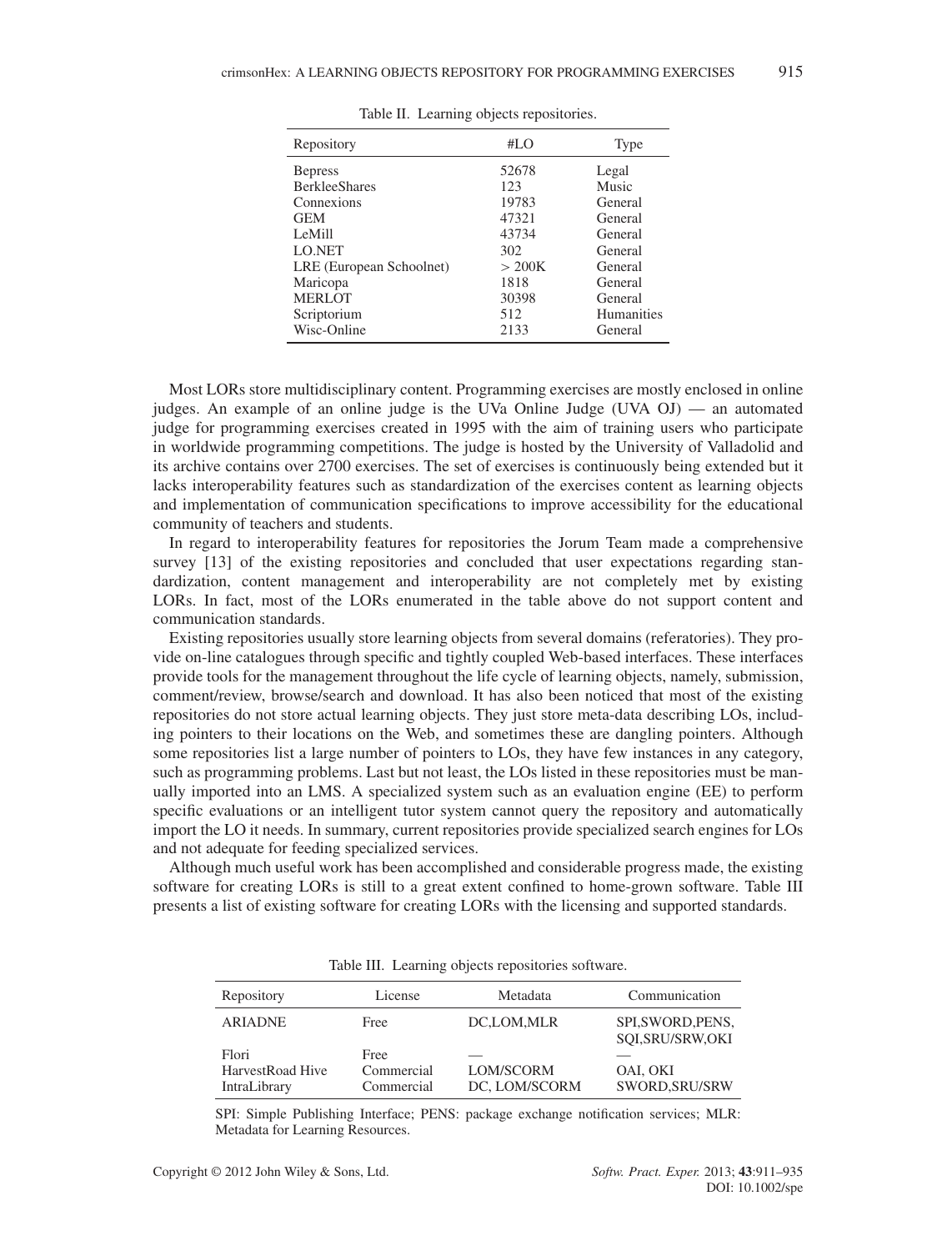# *2.2. Interoperability*

The corner stone of the interoperability of eLearning systems is the standard definition of learning objects. LOs are units of instructional content that can be used, and most of all reused, on Web-based eLearning systems. They usually encapsulate a collection of interdependent files (HTML files, images, web scripts, style sheets) with a manifest containing metadata. This metadata is important for classifying and searching LO in digital repositories. Standardized metadata plays an important role in keeping LO neutral to different repository vendors. Despite its success in the promotion of the standardization of eLearning content, current LO content specifications are quite generic and not adequate for specific domains [16]. However, these specifications were designed to be straightforward to extend, meeting the needs of a target user community through the creation of application profiles. When applied to metadata the term Application Profile generally refers to 'the adaptation, constraint, and/or augmentation of a metadata scheme to suit the needs of a particular community' [17]. The creation of application profiles is based on one or more of the following approaches:

- Selection of a core subset of elements and fields from the source schema;
- Addition of elements and/or fields (normally termed extensions) to the source schema, thus generating the derived schema;
- Substitution of a vocabulary with a new or extended vocabulary to reflect terms in common usage within the target community;
- Description of the semantics and common usage of the schema as they are to be applied across the community.

Beyond the standardization of content, the repositories need to interact with other systems that typically cohabit in the eLearning realm. Examples of these systems are authoring tools, learning management systems, harvesting systems, intelligent tutors, and evaluation engines. In fact, some surveys [11–13, 18] concluded that user expectations regarding standardization, content management and interoperability are not completely met by existing repositories.

In recent years, several organizations (e.g. Institute of Electrical and Electronics Engineers (IEEE) Learning Technology Standards Committee, IMS Global, OKI, International Federation for Learning, Education, and Training Systems Interoperability (LETSI), Advanced Distributed Learning (ADL), European Committee for Standardization (CEN)) have developed specifications and standards [16] to address these interoperability issues. For the sake of readability we detail only the most prominent [19] specifications organized into two facets: content and communication.

*2.2.1. Content.* A learning object is composed of one or more educational resources. These resources are described by metadata for discovery purposes and packaged for deployment and storage purposes.

One of the earliest international metadata standards is the DC. DC metadata is a set of vocabulary terms that can be used to describe generic resources for the purpose of discovery. It was developed in 1995 by a group of librarians and content experts. It was called 'Dublin Core' because it was created on a workshop in the city of Dublin (OH, USA). The Dublin Core Metadata Initiative is responsible for the development, standardization and promotion of the Dublin Core Metadata Elements Set, which includes two levels: Simple and Qualified. The Dublin Core Simple includes 15 elements (title, creator, subject, description, publisher, contributor, date, type, format, identifier, source, language, relation, coverage and rights). The Qualified includes three additional elements (audience, provenance and rights holder), and a group of element qualifiers that refine the semantics of the elements.

In 2002, the IEEE Standards Association published the IEEE 1484.12.1 – 2002 Standard for Learning Object Metadata as an open standard for the description of learning objects (LO) as units of instructional content that can be used, and most of all reused, on Web-based eLearning systems. Later, in 2005, IEEE published the official LOM XML binding, enabling syntactic interoperability. The purpose of LOM is to support the reusability of LOs, to aid discoverability, and to facilitate their interoperability, usually in the context of online learning management systems.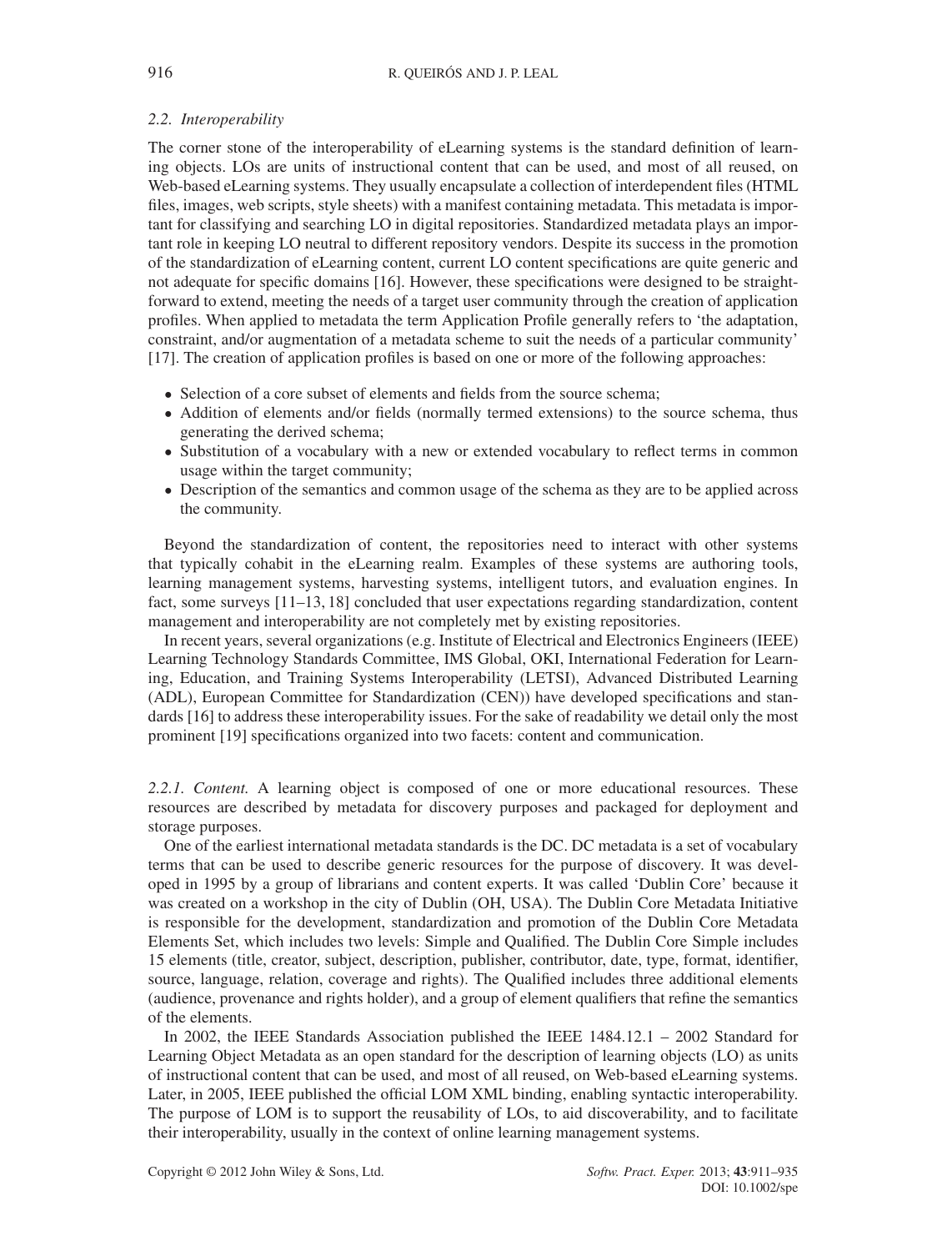| Category       | Description                                                                                                                                                                                           |
|----------------|-------------------------------------------------------------------------------------------------------------------------------------------------------------------------------------------------------|
| General        | Describe the learning object as a whole. This category includes<br>elements such as identifier, title, language, keywords.                                                                            |
| Lifecycle      | Describe features related to the history and current state of the<br>LO such as version, status, and contributors.                                                                                    |
| Metametadata   | Group information about the metadata such as identifier,<br>contributors and language used in the metadata.                                                                                           |
| Technical      | Describe the technical requirements and characteristics of the<br>LO such as MIME type, size, required software/hardware.                                                                             |
| Educational    | Describe educational and pedagogic characteristics of the LO<br>such as interactivity type, learning resource type, interactivity<br>level, semantic density, educational context, typical age range. |
| Rights         | Describe the intellectual property rights and conditions of use<br>for the LO (whether or not any cost is involved, and whether<br>copyright and other restrictions apply).                           |
| Relation       | Describe features that define the relationship between this LO<br>and others ('based on', 'part of', etc.).                                                                                           |
| Annotation     | Provide comments on the use of the LO and information on<br>when and by whom the comments were created.                                                                                               |
| Classification | Describe where the LO can be classified within a particular<br>classification system.                                                                                                                 |

|  |  |  |  | Table IV. LOM data model categories. |
|--|--|--|--|--------------------------------------|
|--|--|--|--|--------------------------------------|

The binding data model is organized in nine categories. Table IV enumerates these categories based on the IEEE Learning Technology Standards Committee official Web site [20].

These categories cover many facets of a LO. However, LOM was designed for general LO and does not to meet the requirements of specialized domains. Fortunately, it was designed to be straightforward to extend. According to Al-Khalifa and Davis [21], an important feature of LOM is that it is simple to use and has an inherent extension capability. Next, we enumerate four ways that have been used [22] to extend the LOM data model:

- Combining the LOM elements with elements from other specifications;
- Defining extensions to LOM elements while preserving its set of categories;
- Simplifying LOM, reducing the number of LOM elements and its choices;
- Extending and simultaneously reducing the number of LOM elements.

A good example of a LOM-based metadata is the Canadian Core Metadata Application Profile. The Canadian Core standard is a LOM streamlined version that reduces the complexity and ambiguity of this specification.

Despite the wide use of both DC and IEEE LOM to describe learning resources, several semantic and interoperability issues are still not addressed. For instance, in DC the date element can be written in plain language and is ambiguous, it can be used for resource creation, update or publication time. In LOM, the cost element can only have a 'yes' or 'no' value [23]. To overcome these issues, the ISO/IEC 19788 MLR standard is intended to provide optimal compatibility with both DC and LOM and to specify metadata elements and their attributes for the description of learning resources [24].

Other standards for metadata such as METS, MODS, PREMIS and MIX are mostly related to digital libraries. The most prominent are the first two. The METS is an XML standard for describing metadata regarding objects within a digital library [25]. The standard is supported by the Network Development and MARC Standards Office of the Library of Congress. The MODS is an XML-based bibliographic description schema developed by the United States Library of Congress' Network Development and Standards Office. MODS was designed as a compromise between the complexity of the MARC format used by libraries and the simplicity of DC metadata [26].

Packaging of the learning resources complements content description and is crucial to facilitate the deployment, storage and reuse of learning resources. One of the earliest efforts was from the Aviation Industry Computer-Based Training Committee (AICC). The AICC association developed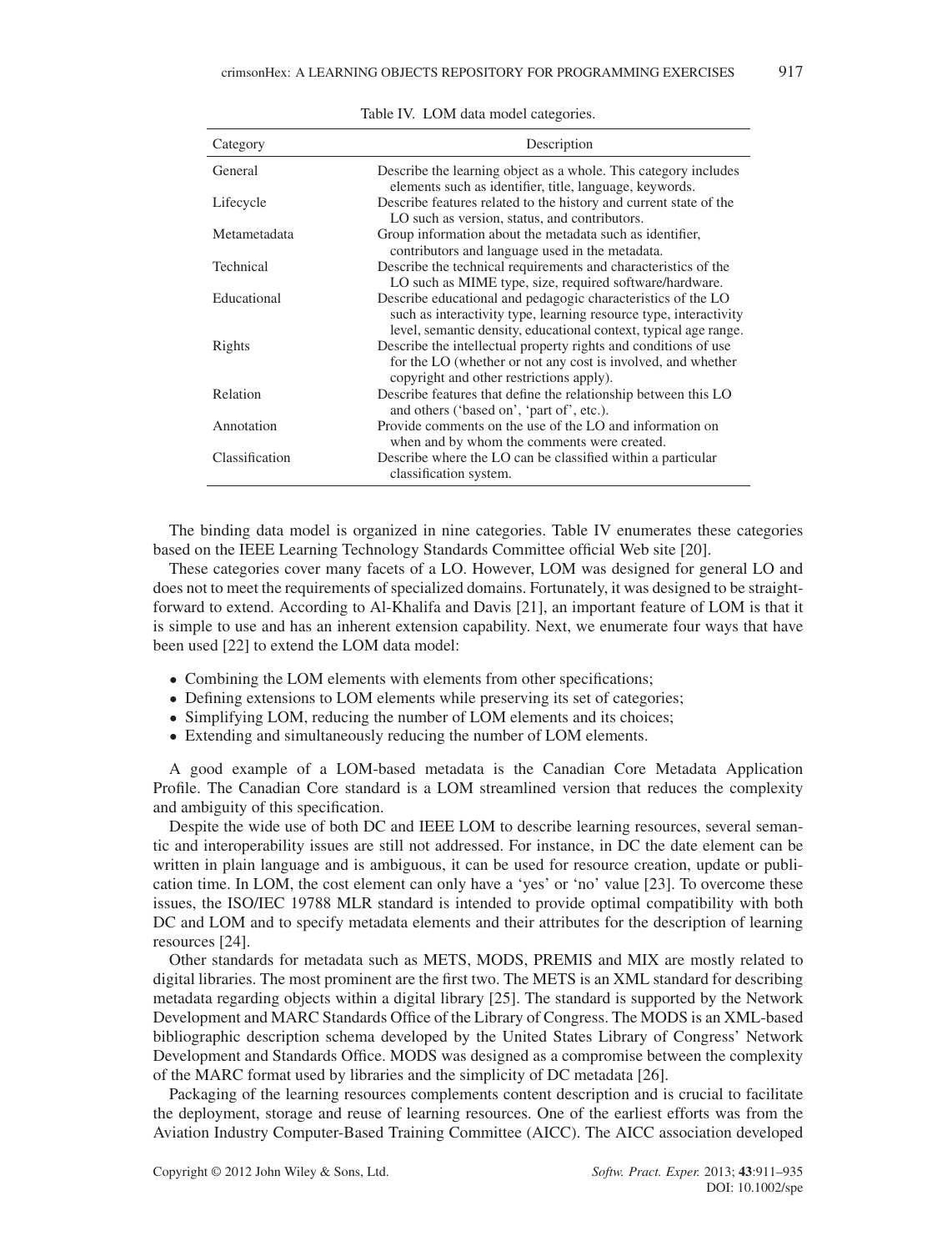in 1998 a content package format called AICC HTTP-based AICC/CMI Protocol (HACP) consisting of four comma-separated American Standard Code for Information Interchange (ASCII) files that define details about the learning content including a universal resource locator (URL).

In 2000 IMS Global launched the IMS CP. An IMS CP learning object assembles resources and meta-data into a distribution medium, typically an archive in ZIP format, with its content described in a manifest file at the root level. The manifest file — named imsmanifest.xml — adheres to the IMS CP schema and contains the following sections: Metadata — describes the package as a whole; Organizations — describes the organization of the content within a manifest; Resources — contains references to resources (files) needed for the manifest and metadata describing these resources; and Submanifests — defines subpackages. The manifest uses the LOM standard to describe the learning resources included in the package. More recently (2008), the IMS Global Learning Consortium proposed the IMS Common Cartridge (CC) that adds support for several standards (e.g. IEEE LOM, IMS CP, IMS Question and Test Interoperability specification (QTI), IMS Authorization Web Service) and its main goal is to shape the future regarding the organization and distribution of digital learning content. The latest revised version [27] was released in May 2011.

The IMS CC manifest (Figure 3) includes references for two types of resources:

- Web Content Resources: static web resources that are supported on the Web such as HTML files, GIF/JPEG images, PDF documents, etc.
- Learning Application Objects (LAO): special resource types that require additional processing before they can be imported and represented within the target system. Physically, a LAO consists of a directory in the content package containing a descriptor file and optionally additional files used exclusively by that LAO. Examples of Learning Application Objects include QTI assessments, Discussion Forums, Web links, Basic LTI descriptors, etc.

Other well-known package format is the SCORM. SCORM was created by the ADL initiative with the first production version launched in 2001. It is an application profile for content packaging that extends the IMS CP specification with more sophisticated sequencing and Contents-to-LMS communication. It defines communications between client side content and a host system called the run-time environment, which is commonly supported by a learning management system.

The large number of package and metadata standards means that there may be several versions of a learning object (e.g. an English version and a French version) and available in different



Figure 3. IMS Common Cartridge package.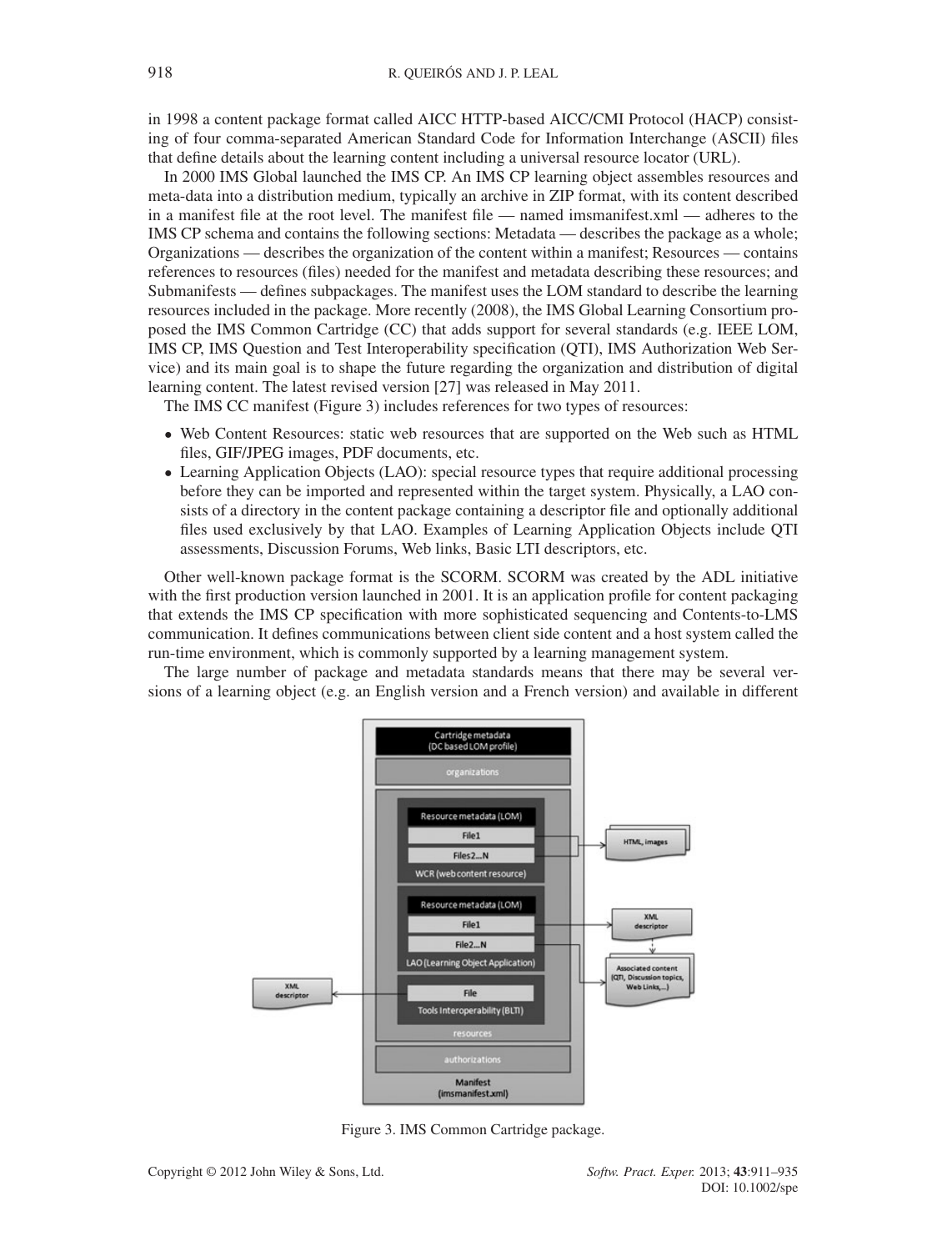formats (e.g. as an IMS Common Cartridge or as an SCORM 2004 package) from several heterogeneous repositories. To overcome the potential data exchange issues, Massart *et al*. [28] created the Information for Learning Object eXchange framework. This framework organizes multiple metadata specifications in a container that can be handled as a whole. It was developed as part of the IMS Learning Object Discovery and Exchange (LODE) specification that aims to facilitate the discovery and retrieval of learning objects stored across more than one collection and over a federation of repositories.

*2.2.2. Communication.* The share and reuse of learning objects depends not only on the adoption of common formats to describe the content but also on standard mechanisms to publish data to repositories and to search and retrieve data from repositories. The basic functionalities provided by a repository boil down to **data push** (publication of data from a source into the repository) and **data pull** (searching/harvesting/gathering of data from the repository).

There are several protocols for **publishing** learning objects and/or their metadata to digital repositories. A learning object can be sent to a repository by value or by reference. In the former the publishing method embeds the learning object, after encoding, into the message that is sent to the repository. In the latter, the repository embeds a reference (e.g. URL) to the learning object that is being published.

The IMS DRI specification was created by the IMS Global Learning Consortium and provides a functional architecture and reference model for repository interoperability. The IMS DRI recommends common repository functions. One of these functions is the submit function for submitting LO to a DRI compliant repository through the transmission of an IMS-compliant content package using Simple Object Access Protocol (SOAP) Messages with attachments.

The Package Exchange Notification Services (PENS) protocol, developed by the AICC in 2005, supports a notification service for content packages. Using this service a source can announce the location of a package that is available for transport. When an application (e.g. LMS) receives a PENS notification, it can retrieve the package from the URL that is provided. The PENS specification contains an abstract data model and provides a binding to the Hypertext Transfer Protocol (HTTP).

The OKI created OSIDs to enable the submission of assets (learning object and metadata) to a digital repository. The repository OSID includes a JAVA Asset interface that offers methods for adding and deleting records.

The SRU [29] Record Update service supports the creation, replacement and deletion of metadata records. This specification can be implemented only on metadata resources.

The SWORD (Simple Web-service Offering Repository Deposit) standard allows digital repositories to accept the deposit of any content from multiple sources. SWORD is a profile of the Atom Publishing Protocol (AtomPub — a simple HTTP-based protocol for creating and updating Web resources) restricting the scope of depositing resources into scholarly systems.

The Simple Publishing Interface (SPI) specification [30], partly sponsored by the CEN Workshop on Learning Technologies, defines a protocol that aims to facilitate the communication between content producing tools and repositories that persistently manage learning resources and metadata. The SPI is an abstract model for publishing metadata and resources. A binding to a technology makes these methods more concrete and defines how applications can interoperate. SPI has been bound to the AtomPub, compatible with the SWORD profile, which is widely used by institutional repositories.

Learning objects are described by metadata stored in repositories. The latter should support different search/harvesting protocols to expose metadata to users and/or services. One of the earliest search protocols was the Z39.50. It is a client–server protocol for searching and retrieving information from remote libraries. Z39.50 is a pre-Web technology (work on the Z39.50 protocol began in the 1970s). Since then there have been several efforts to evolve the protocol under the designation ZING (Z39.50 International: Next Generation). One of the most important is the twin protocols SRU/SRW, which introduce a new communication protocol (HTTP) making the specification more lightweight. SRU is REST based and enables queries to be expressed in URL query strings; SRW service uses SOAP. Both expect search results to be returned as XML. Queries in SRU and SRW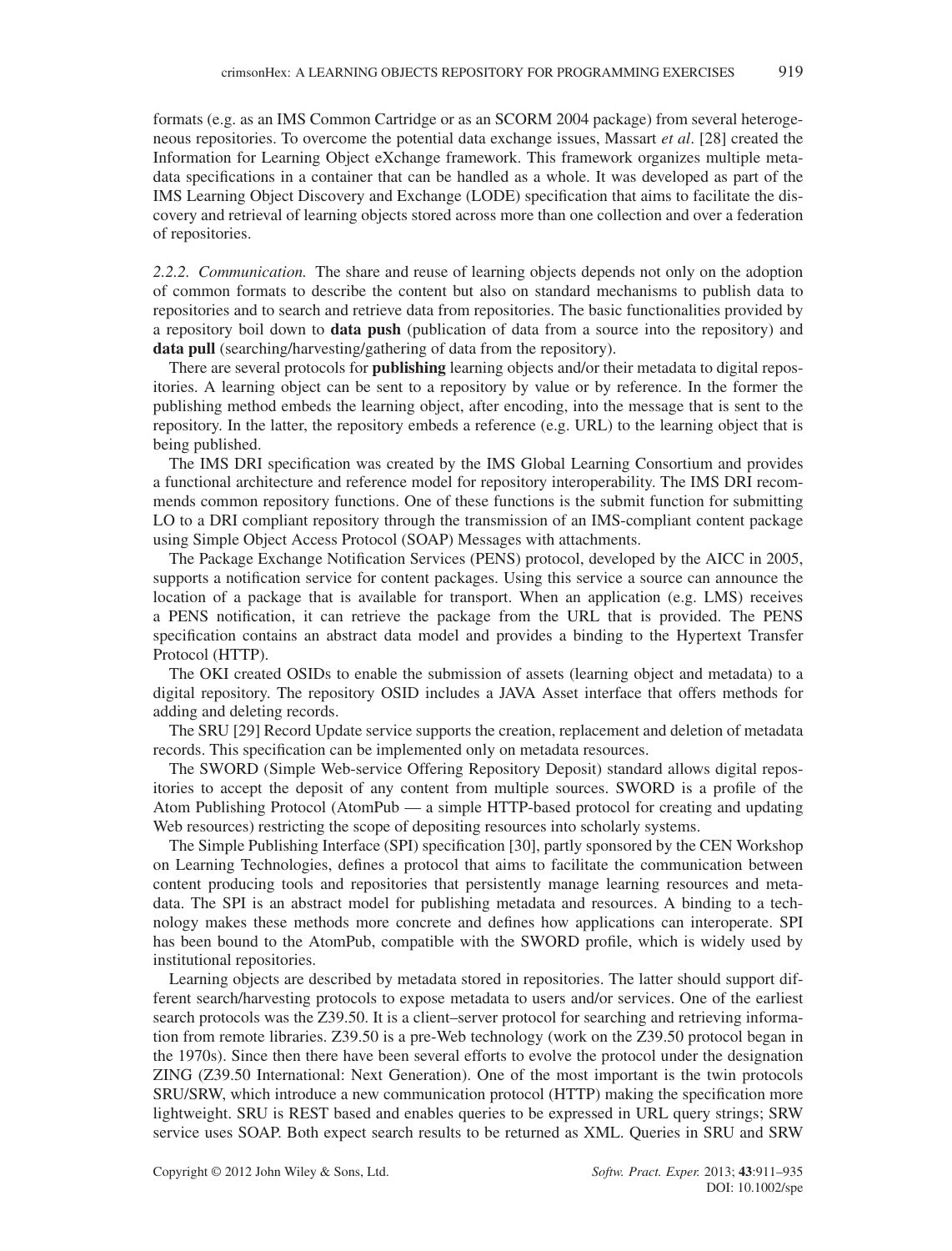are expressed using the Contextual Query Language as a new query language that was based on the semantics of Z39.50. All these standards (SRW, SRU and Contextual Query Language) were promulgated by the United States Library of Congress.

The IMS DRI also provides a recommendation for a search function. The Search reference model defines the searching of the metadata associated with content exposed by repositories. It suggests two query languages: XQuery for searching IMS (XML) metadata format and Z39.50 for searching library information.

The IMS LODE specification aims to facilitate the discovery and retrieval of learning objects stored across more than one collection. LODE is based on the following assumptions: (i) LOs are described by metadata such as LOM or DC; (ii) multiple metadata instances might be necessary to adequately describe all the aspect of a LO and to create searchable catalogues of LO using the Information for Learning Object eXchange framework; (iii) repositories can be searched programmatically using SQI or SRU; (iv) large catalogues can be created by harvesting (i.e. mirroring) metadata stored in repositories using protocols such as OAI Protocol for Metadata Harvesting (PMH).

The SQI specification, supported by CEN, presents an API for querying learning object repositories. SQI is neutral in terms of results format and query languages, thus it makes no assumptions about the query language or results format [31].

OpenSearch — created by A9.com (an Amazon.com company) — is a collection of simple formats for the sharing of search results. The OpenSearch description document format can be used to describe a search engine so that it can be used by search client applications. The OpenSearch response elements can be used to extend existing syndication formats, such as Really Simple Syndication (RSS) and Atom, with the extra metadata needed to return search results.

The ProLearn Query Language (PLQL), developed by the PROLEARN 'Network of Excellence', is a query language for repositories of learning objects. PLQL is primarily a query interchange format, used by source applications (or PLQL clients) for querying repositories (or PLQL servers). PLQL has been designed with the goal of effectively supporting search over LOM, DC and MPEG-7 metadata. However, PLQL does not assume or require these metadata standards.

Harvesting protocols enable pulling learning objects and metadata from a repository. An example of a metadata harvesting protocol is the OAI-PMH. Large catalogues can be created by harvesting (i.e. mirroring) metadata stored in repositories using OAI-PMH. To obtain content, the OAI-PMH can be used in combination with a protocol for obtaining content, such as the National Information Standards Organization's (NISO's) OpenURL.

#### 3. crimsonHex

In this section, we introduce the crimsonHex repository, its architecture, data model and main components. We also present its API used both internally and externally. Internally the API links the main components of the repository. Externally the API exposes the functions of the repository to third party systems. To promote the integration with other eLearning systems, the API of the repository adheres to the IMS DRI specification. The IMS DRI specifies a set of core functions and an XML binding for these functions. In the definition of API of crimsonHex we needed to create new functions and to extend the XML binding with a Response Specification language. The complete set of functions of the API and the extension to the XML binding are also both detailed in this section.

## *3.1. Architecture*

The architecture of the crimsonHex repository can be summarized by the UML components diagram in Figure 4.

In the design of crimsonHex we set some initial requirements, in particular, to be simple and efficient. Simplicity is the best way to promote the reliability and efficiency of the repository. In fact, the core operations of the repository are uploading and downloading  $LO - ZIP$  archives which are inherently simple operations that can be implemented almost directly over the transport protocol. Other features may need a more elaborate implementation but do not require the same reliability and efficiency of the core features.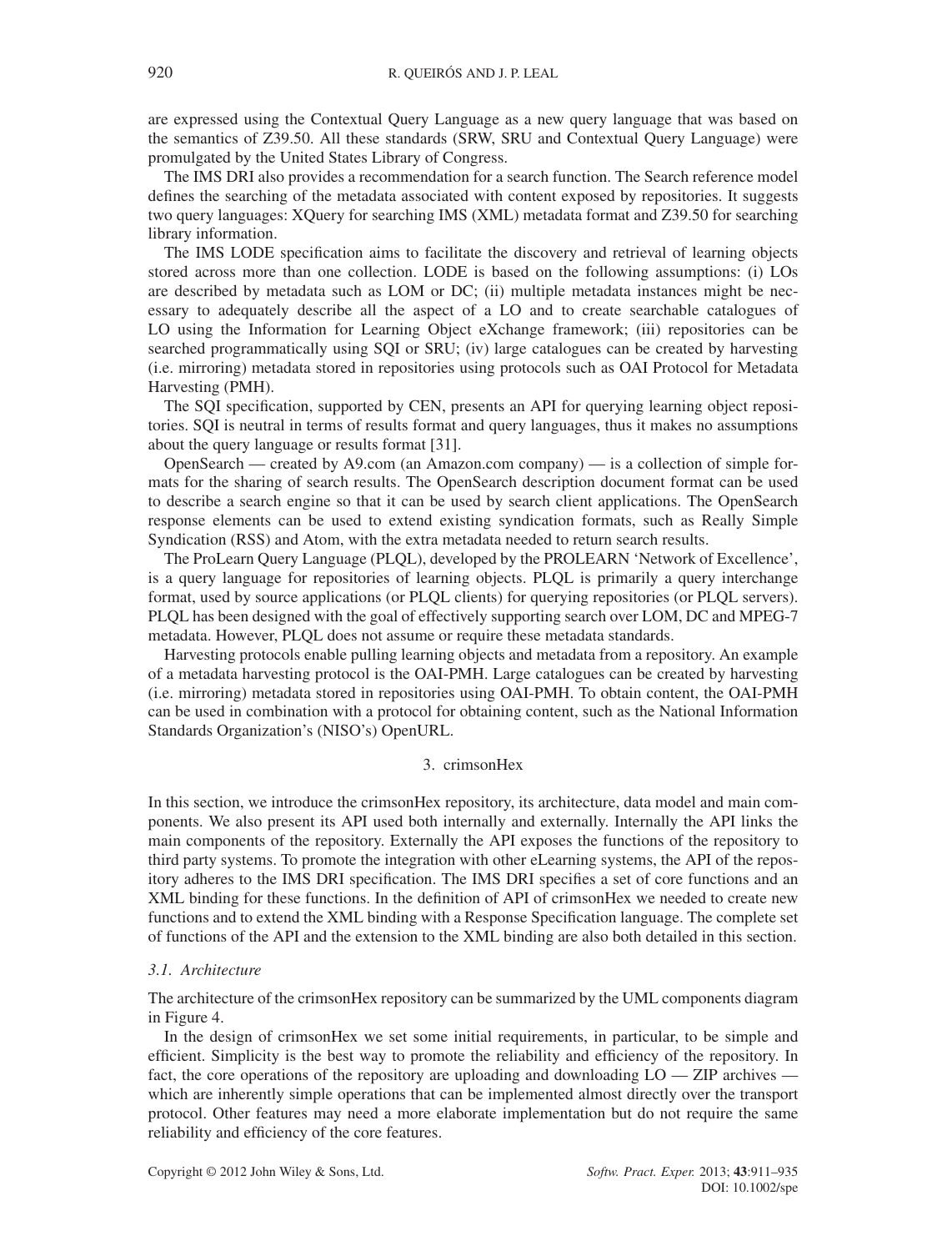

Figure 4. Components diagram of the repository.

Using the **crimsonHex API**, the repository exposes a set of functions implemented by a core component that was designed for efficiency and reliability. All other features are relegated to auxiliary components, connected to the central component using this API. Other eLearning systems can be plugged into the repository also using this API.

Thus, the architecture of crimsonHex repository is divided into three main components:

- (1) The Core exposes the main features of the repository, both to external services, such as the LMS and the EE, and to internal components — the Web Manager and the Importer;
- (2) The Web Manager allows the searching, previewing, uploading and downloading of LOs and related usage data;
- (3) The Importer populates the repository with content from existing legacy repositories, while converting it to LOs.

In the remainder we focus on the Core component, more precisely, its functions, communication model and implementation.

## *3.2. Data model*

An LO containing a programming problem must include metadata to allow its use by different types of specialized eLearning services, such as evaluation engines and programming problem repositories, among others. The existing LO standards are insufficient for that purpose, which led us to the development of a new application profile based on existing standards and guidelines. This section details the definition of programming problems as LO by extending the LOM metadata schema with new elements to support programming problems and their automatic evaluation.

The new metadata information is included in an IMS CP manifest file that usually follows the IEEE LOM schema, although other schemata can be used. In this definition, the metadata that cannot be conveniently represented using LOM is encoded in elements of a new schema — EduJudge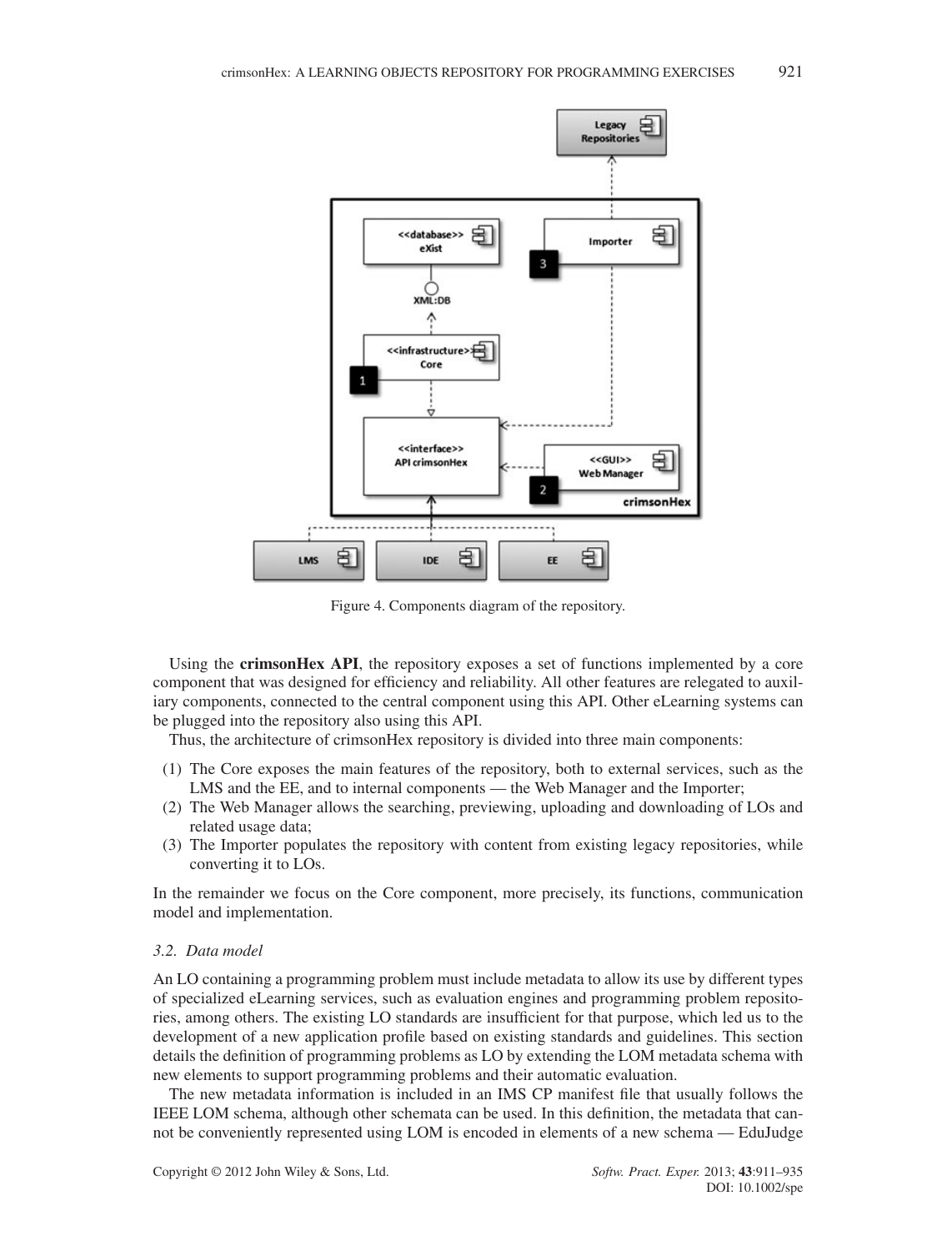

Figure 5. Structure of a programming exercise as an LO.

Meta-Data (EJ MD) — and included *only* in the metadata section of the IMS CP. This section is the proper place to describe relationships among resources, as those needed for automatic evaluation. The compound schema can be viewed as a new application profile that combines metadata elements selected from several schemata. The structure of the archive, acting as distribution medium and containing the programming problem as an LO, is depicted in Figure 5.

The archive contains several files represented in the diagram as gray rectangles. The manifest is an XML file and each element's structure is represented by white rectangles. Different elements of the manifest comply with different schemata packaged in the same archive, as represented by the dashed arrows: the manifest root element complies with the IMS CP schema; elements in the metadata section may comply either with IEEE LOM or with EJ MD; metadata elements within resources may comply either with IEEE LOM or IMS QTI. Resource elements in the manifest file reference assets packaged in the archive are represented by solid arrows.

The resources section of the IMS CP provides a suite of resource elements where each one is composed of several files. To link the EJ MD domain metadata, it is necessary to create a reference mechanism to link it with the related resources. This mechanism takes the ID/IDREF types of the XML Schema specification to link the EJ MD metadata element with the identifier attribute of the resource element.

The core of the proposed application profile is the EduJudge schema that introduces new elements for resources specific to programming problems. This section presents its data model, represented schematically in Figure 6.

The domain metadata is a hierarchy of elements whose leaves are resources.

The basic Resource type is an asset in the distribution medium, referenced by a relative filename.

The ProgramResource is a specialized type of resource that refers to a source code program file. This type of resource requires as attributes all the information to compile and execute the program, including the language name and version, and compilation and execution command lines.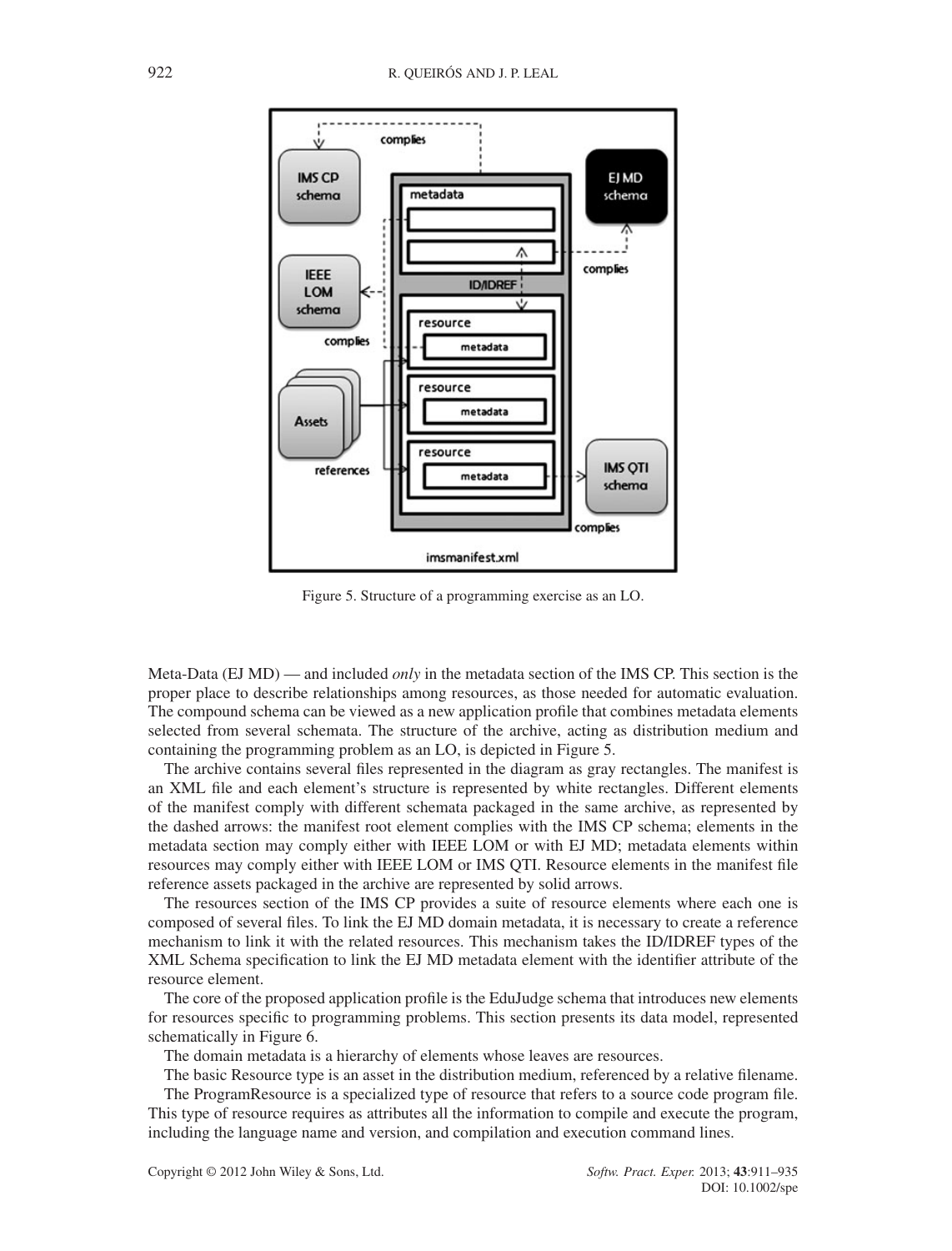

Figure 6. The EduJudge Metadata model.

The metadata type hierarchy has three main categories in the first level: the General category describes generic metadata and recommendations; the Presentation category describes metadata on resources that are presented to the learner (e.g. description and skeleton resources); the Evaluation category describes the metadata for resources used to evaluate the learner's attempts and provide feedback.

The elements of the Evaluation type define all the resources needed to judge a programming problem. It has attributes to identify the problem's evaluation module and its version and three elements pointing to different types of evaluation resources: tests, correctors and solutions.

The elements of type Tests describe resources supplied to evaluate the submitted program.

This definition supports several testing methodologies, each with a specific element type, including among others:

- TestFiles contains a pair of input and output files;
- TestGroup contains a collection of test files and associated valorization;
- TestDescription identifies tests encoded in a language describing test cases;
- TestGeneration identifies a program that generates input files for test cases.

The TestFiles element supports the simplest type of evaluation and is expected to be the most commonly used. This element must contain references to input and output files, and may have a valorization and feedback. An element of this type corresponds to a single test case, thus it can be repeated to create a comprehensive set of tests. In this case the learner's program is executed once for each TestFile element, receiving as input the content of the file referenced by the corresponding element, and/or from the arguments attribute. The resulting output is compared with the expected output contained in the TestFile element.

The TestFiles element can also be used for grading and correcting programs. This element may include a *valorization* attribute, in which case the grade of the program is the sum of the valorizations of successful executions.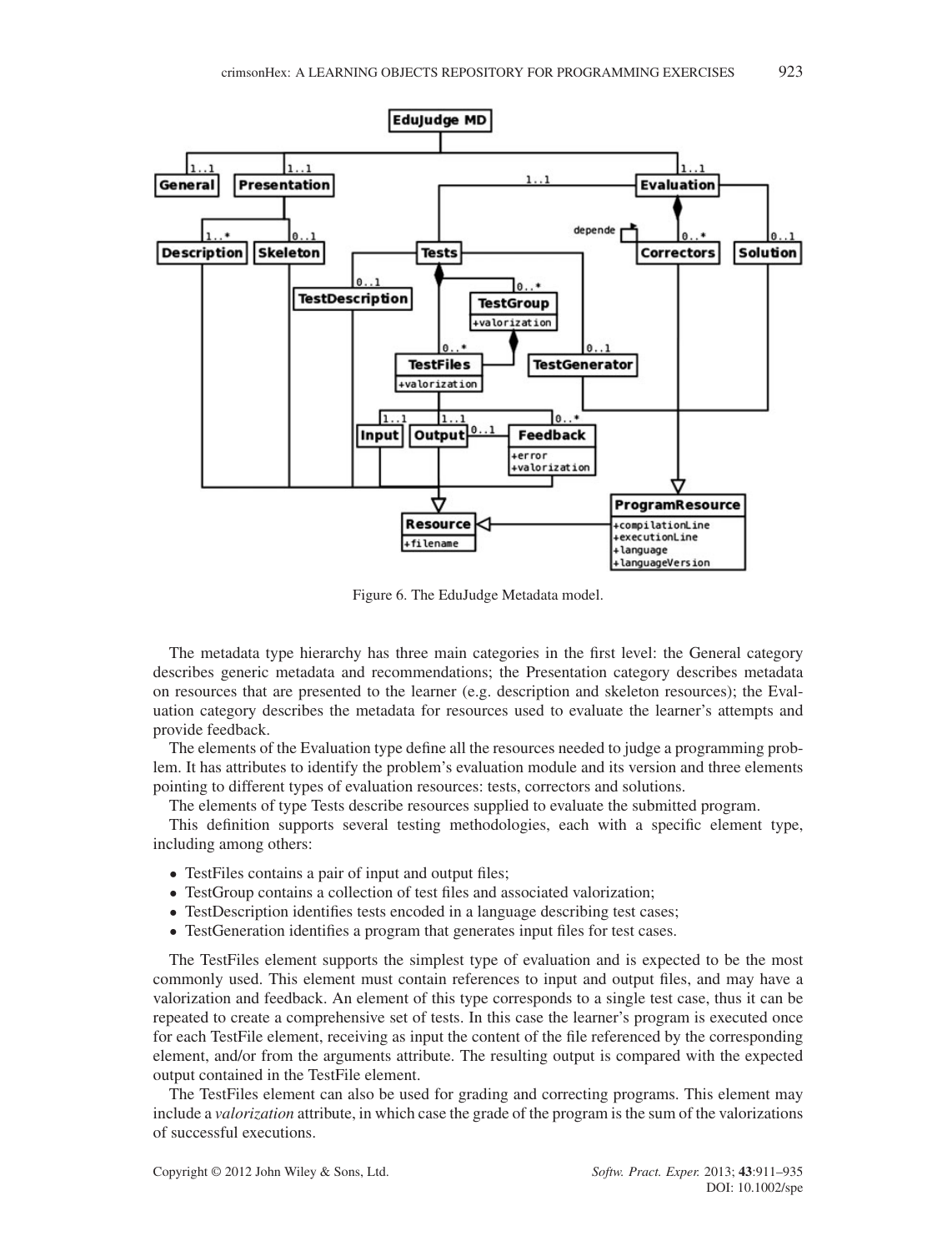Corrections to the program may be indicated using the optional Feedback element. These elements provide, for each test case, a feedback message associated with a particular error condition (e.g. 'Wrong Answer', 'Time Limit Exceed', 'Execution Error') or invalid output. The *showAfterNumberAttempts* attribute controls when the feedback message should be sent to the learner based on the actual number of attempts. The *valorization* attribute of the feedback element enables partial grading for predefined errors.

The TestGroup element is a container of TestFile elements and is used to create different test sets, with an optional valorization for the complete set.

The TestDescription element refers to a file describing test cases. This file is meant as input for a test case generation tool. The test description is an asset of the LO but the test generation tool must be available to the evaluation engine.

Alternatively, the TestGenerator element refers to a program that when executed generates tests for this particular programming exercise.

The Correctors element is optional and refers to custom programs that change the general evaluation pattern for a given problem. There are two types of correctors: Static — invoked immediately after compilation, before any execution, to compute software metrics on the source code, judging the quality of source code, performing unit testing on the program or checking the structure of the program's source code; and Dynamic — invoked after each execution with a test case to deal with nondeterminism (e.g. the solution is a set of unordered values, in this case the corrector normalizes the outputs before comparing them). A single programming problem may use an arbitrary number of correctors. The order in which they are executed is defined by the *depends* attribute.

Finally, optional elements of type Solution refer to files containing the problem solution. The following code excerpt shows an example of the evaluation element.

```
<ejmd:evaluation
       ejmd:evaluationModel="ICPC"
       ejmd:evaluationModelVersion="1">
  \epsilonaimd\cdottests\sim<eimd:testFiles eimd:arquments="" eimd:valorization="1">
      <ejmd:input ejmd:resource="INPUT-00"/>
      <ejmd:output ejmd:resource="OUTPUT-00"/>
    \alpha/eimd:testFiles>
    <ejmd:testFiles ejmd:arguments="" ejmd:valorization="1">
      <eimd:input eimd:resource="INPUT-01"/>
      <ejmd:output ejmd:resource="OUTPUT-01"/>
    </ejmd:testFiles>
  </ejmd:tests>
  <ejmd:correctors>
    <eimd:corrector
       ejmd:resource="CORRECTOR"
       ejmd:compilationLine="gcc -lm -lcrypt -02 -pipe -DONLINE JUDGE -
       lstdc++ -w p11524.judge.cpp -o p11524.judge"
       ejmd: executionLine="./p11524.judge"
       ejmd:language="C++"
       ejmd:languageVersion="4.2.2"/>
  </ejmd:correctors>
  <eimd:solution
       ejmd:resource="SOLUTION"
       ejmd:compilationLine="gcc -lm -lcrypt -02 -pipe -DONLINE JUDGE -
       lstdc++ -w p11524.cpp -o p11524"
       ejmd: executionLine="./p11524"
       ejmd:language="C++"
       ejmd:languageVersion="4.3.2"/>
</ejmd:evaluation>
```
## *3.3. Functions*

The Core component of the crimsonHex repository provides a minimal set of operations exposed as Web services and based in the IMS DRI specification. The main functions are the following.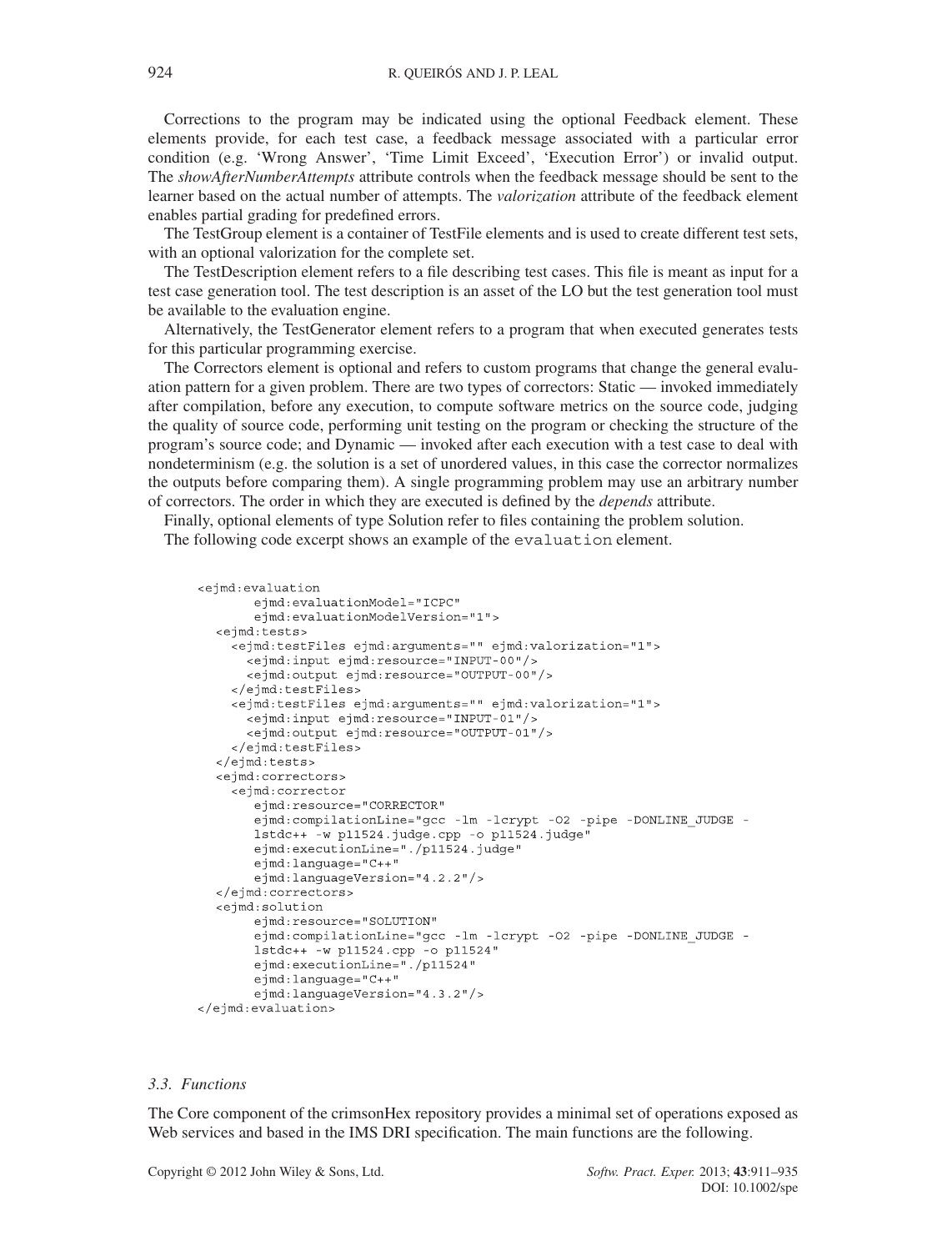The Register/Reserve function requests a unique ID from the repository. We separated this function from Submit/Store to allow the inclusion of the ID in the metadata of the LO itself. This ID is an URL that must be used for submitting an LO. The producer may use this URL as an ID with the guarantee of its uniqueness and the advantage of being a network location from where the LO can be downloaded.

The Submit/Store function copies a LO to a repository and makes it available for future access. This operation receives as an argument an IMS CP with the EJ MD extension and an URL generated by the Register/Reserve function with a location/ identification in the repository. This operation validates the LO conformance to the IMS Package Conformance and stores the package in the internal database;

The Search/Expose function enables the eLearning systems to query the repository using the XQuery language, as recommended by the IMS DRI. This approach gives more flexibility to the client systems to perform any queries supported by the repository's data. These queries are based on both the content of the LO manifest and the LOs' usage reports, and can combine the two document types.

The Report/Store function associates a usage report with an existing LO. This function is invoked by the LMS to submit a final report, summarizing the use of an LO by a single student. This report includes both general data on the student's attempt to solve the programming exercise (e.g. data, number of evaluations, success) and particular data on the student's characteristics (e.g. gender, age, instructional level). With this data, the LMS will be able to dynamically generate presentation orders based on previous uses of LO, instead of using fixed presentation orders. This function is an extension of the IMS DRI.

The Alert/Expose function notifies users of changes in the state of the repository using an RSS feed. With this option a user can have up-to-date information through a feed reader.

#### *3.4. Communication model*

The communication model of the repository defines the interaction between the repository and the other eLearning systems. The model is composed from a set of core functions exposed in the previous section. Figure 7 shows an UML diagram to illustrate the sequence of core functions invocations from these eLearning systems to repositories.

The life cycle of a LO starts with choosing an identification and the submission of the LO to the repository. Next, the LO is available for searching and delivering to other eLearning systems. Then, the learner in the LMS could use the LO and submit it sending an attempt at the problem solution to the EE. On the basis of the feedback the learner could repeat the process. At the end, the LMS sends a report of the LO usage data back to the repository. This DRI extension will be, in our view, the basis for a 'next generation of LMS' with the capability to adjust the order of presentation of the programming exercises in accordance with the needs of a particular student.

## 4. IMPLEMENTATION

In this section we detail the design and implementation of the Core component of crimsonHex on the Tomcat servlet container. The following subsections detail the development of the four main facets of the Core: storage, validation, interface and security.

## *4.1. Storage*

Searching LOs in the repository is based on queries on their XML manifests. Because manifests are XML documents with complex schemata we paid particular attention to database systems with XML support: XML enabled relational databases and Native XML Databases (NXD).

XML enabled relational databases are traditional databases with XML import/export features. They do not internally store data in XML format hence they need extra processing to support querying using XQuery. Because queries in this standard are a DRI recommendation, this type of storage is not the best option. In contrast, NXD uses the XML document as a fundamental unit of (logical)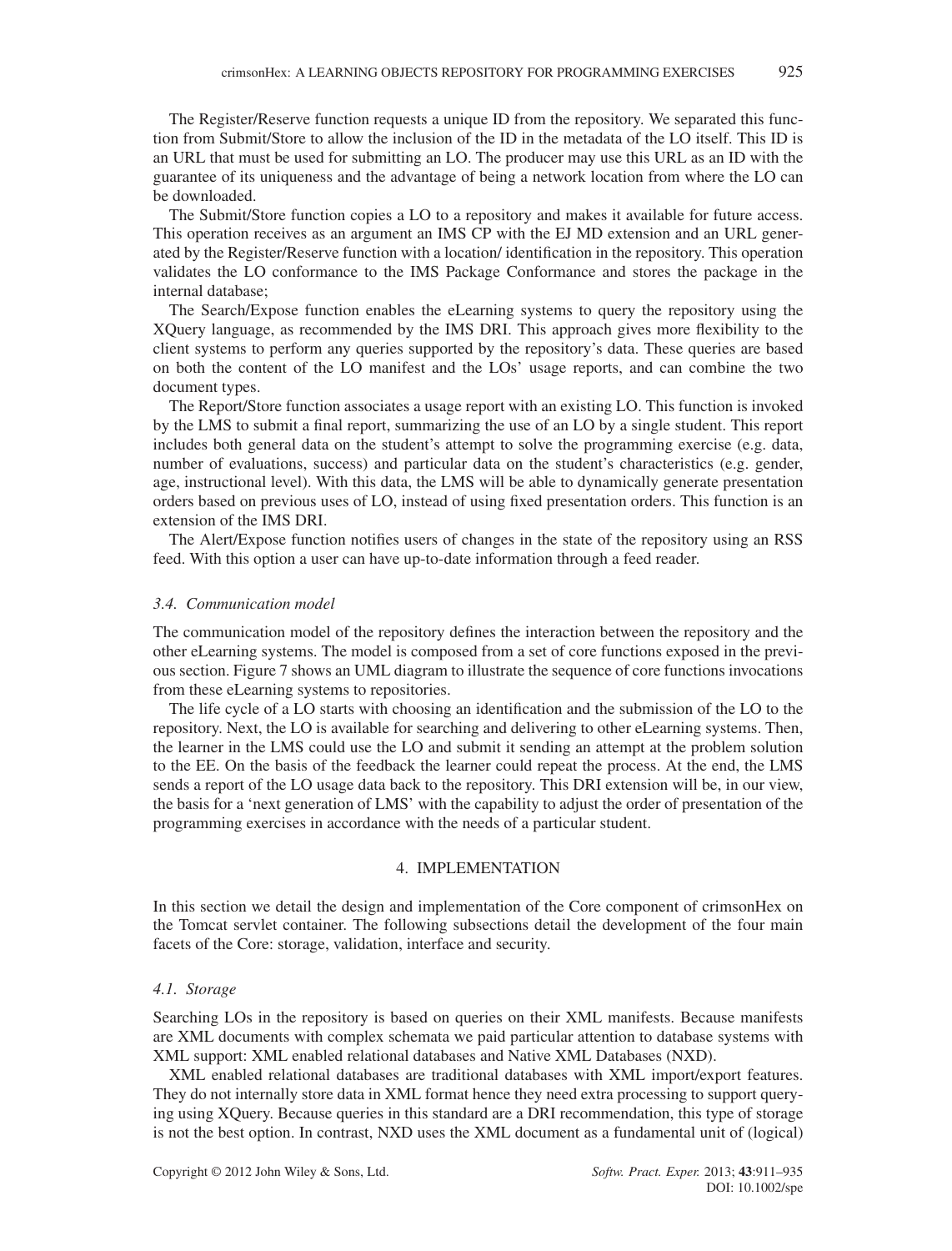

Figure 7. Communication between the repository and the other eLearning systems.

storage, making it more suitable for data schemata difficult to fit in the relational model. Moreover, using XML documents as storage units enables the following standards:

- XPath for simple queries on document or collections of documents;
- XQuery for queries requiring transformational scaffolding;
- SOAP, REST, WebDAV, XmlRpc and Atom for application interface;
- XML:DB API (or XAPI) as a standard interface to access XML datastores.
- XSLT to transform documents or query-results retrieved from the database.

We analysed several open source NXD, including SEDNA, OZONE, XIndice and eXist. Only eXist implements the complete list of the features enumerated above, which led us to select it as the storage component of crimsonHex. It has also two important features [32] worth mentioning: support for collections, to structure the database in groups of related documents and automatic indexes to speed up the database access.

# *4.2. Validation*

CrimsonHex is a repository of specialized learning objects. To support this multityped content the repository must have a flexible LO metadata validation feature. The eXist NXD supports implicit validation on insertion of XML documents in the database but this feature could not be used for several reasons: LOs are not XML documents (are ZIP files containing an XML manifest); manifest validation may involve many XML Schema Definition (XSD) files that are not efficiently handled by eXist; and manifest validation may combine XSD and Schematron validation and this last is not fully supported by eXist.

All LOs stored in crimsonHex must comply with the IMS Package Conformance that specifies its structure and content. This standard also requires XSD validation of their manifests. For particular domains it is possible to configure specialized validations in crimsonHex by supplying a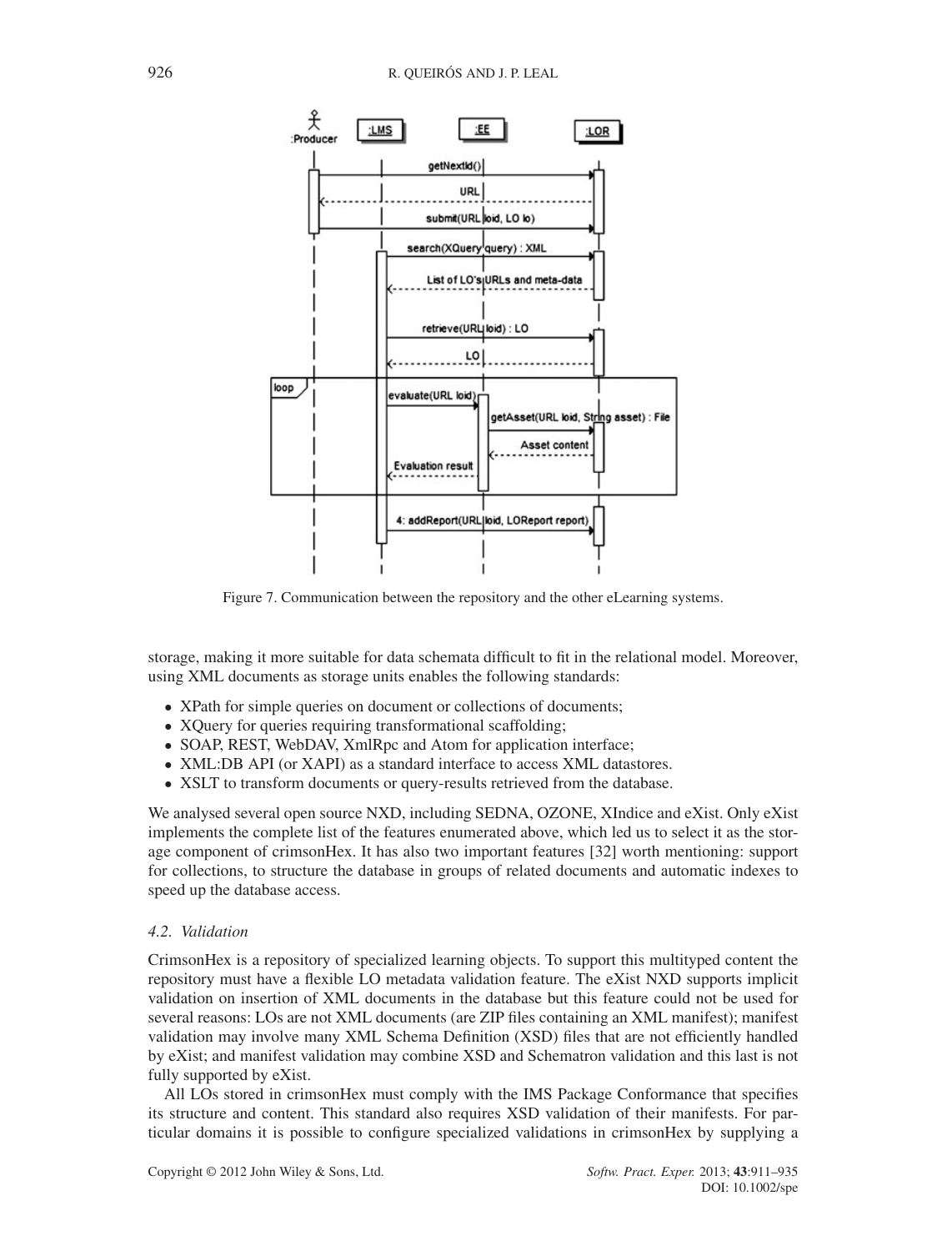Java class implementing a specific interface. These validations extend those of the IMS Package Conformance and may introduce new schemata, even using different type definition languages, such as Schematron.

Validations are configured for each collection of documents. Thus, different types of specialized LO may coexist in a single instance of crimsonHex. As mentioned before, IMS CP main schema imports many other schemata (more than 30) that according to the IMS Package Conformance must be downloaded from the Internet. This requirement has a bad impact on the performance of the submit function. To accelerate this function we implemented a cache. A newly stored schema has a time to live of 1 h. Outdated schemata are reloaded from their original Internet location using a conditional HTTP request that downloads it only if it has effectively changed.

#### *4.3. Interface*

To comply with standards, the IMS DRI recommends the implementation of core functions as Web services.

We chose to implement two distinct flavours of wWeb services: SOAP and REST [33]. SOAP Web services are usually action oriented, mainly when used in remote procedure call mode and implemented by an off-the-shelf SOAP engine such as Axis. Web services based on the REST style are object (resource) oriented and implemented directly over the HTTP protocol, using, for example, Java servlets, mostly to put and get resources, such as LOs and usage data. The reason to implement two distinct Web service flavours is to promote the use of the repository by adjusting to different architectural styles. The repository functions are summarized in Table V. Each function is associated with the corresponding operations in both SOAP and REST Web services interfaces. The lines formatted in italics correspond to the new functions added to the DRI specification, to improve the repository communication with other eLearning systems.

To describe the responses generated by the repository we defined a Response Specification as a new XML document type formalized in XML Schema (XML Schema, 2004). The advantage of this approach is that client systems can obtain more information from the server and be able to standardize the parsing and validation of the HTTP responses. Figure 8 depicts the elements of the new language and their types.

| Function      | SOAP                           | <b>REST</b>                              |
|---------------|--------------------------------|------------------------------------------|
| Reserve       | URL getNextId()                | $GET$ /nextId $>$ URL                    |
| Submit        | submit(URL loid, LO lo)        | PUT URL < LO                             |
| Request       | LO retrieve(URL loid)          | GET URL $>$ LO                           |
| Search        | XML search(XQuery query)       | POST /query $\langle XQUERY \rangle XML$ |
| Report        | Report(URL loid, LOReport rep) | PUT URL/report < LOREPORT                |
| Alert         | RSS getUpdates()               | $GET$ /rss > RSS                         |
| Create        | XML Create(URL collection)     | PUT URL                                  |
| Remove        | XML Remove(URL collection)     | <b>DELETE URL</b>                        |
| <b>Status</b> | XML getStatus()                | GET URL?status > XML                     |

Table V. Core functions of the repository.



Figure 8. Response specification schema.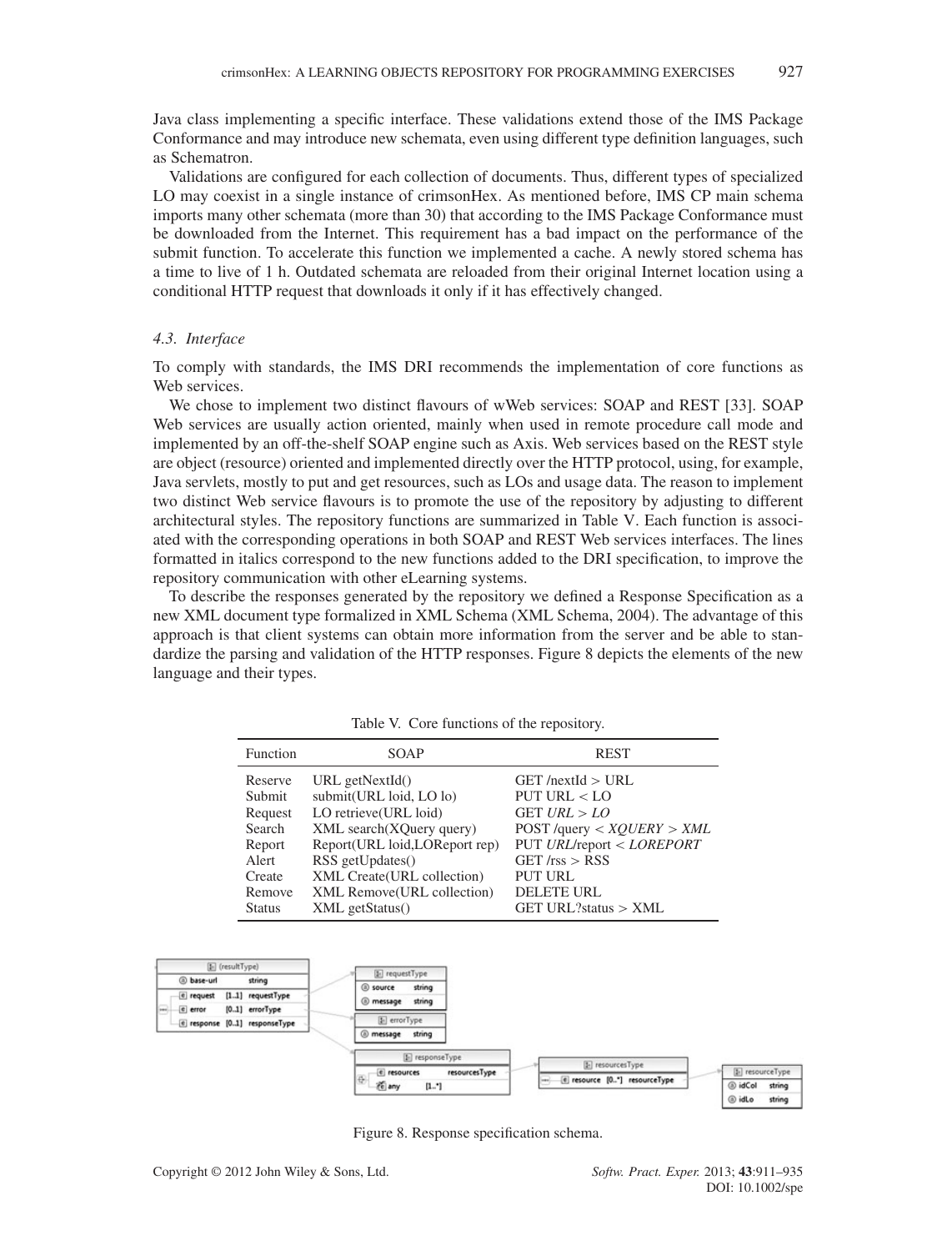The schema defines two top level elements: result and rss. The former will be used by all the functions except the Alert function that returns a feed compliant with the RSS (2003) 2.0 specification. The result element contains the following child components:

- base-url attribute, defining a base URL for the relative URLs in the response;
- request element, containing the full request URL and an human readable request message;
- error element, containing an error message client systems will search for this element to verify the existence of errors;

response element, describing a successful execution of the function — it is composed of a human readable response message and, for some functions, of a resources element that groups a set of resources defined individually in resource elements. A resource element contains an identification of the collection absolute path (attribute idCol) and an identification of the LO itself (attribute idLo).

In the remainder of this section we detail the Core functions of the repository.

The Register/Reserve function requests a unique ID from the repository. We separated this function from Submit/Store to allow the inclusion of the ID in the meta-data of the LO itself. This ID is an URL that must be used for submitting or retrieving an LO. The producer may use this URL as an ID with the guarantee of its uniqueness and with the advantage of being a network location from where the LO can be downloaded.

The Submit/Store function uploads an LO to a repository and makes it available for future access. This operation receives an argument providing an IMS CP compliant file and an URL generated by the Reserve function. This operation validates the LO conformity to the IMS Package Conformance and stores the LO in the internal database.

The Search/Expose function enables the eLearning systems to query the repository using the XQuery language (XQuery, 2007), as recommended by the IMS DRI. This approach gives more flexibility to the client systems to perform any queries supported by the repository's data. To write queries in XQuery the programmers of the client systems need to know the repository's database schema. These queries are based on both the LO manifest and its usage reports, and can combine the two document types. The client developer needs also to know that the database is structured in collections. A collection is a kind of a folder containing several resources and subfolders. From the XQuery point of view the database is a collection of manifest files.

The Report/Store function associates a usage report with an existing LO. This function is invoked by the LMS to submit a final report, summarizing the use of an LO by a single student. This report includes both general data on the student's attempt to solve the programming exercise (e.g. data, number of evaluations, success) and particular data on the student's characteristics (e.g. gender, age, instructional level). With these data, the LMS will be able to dynamically generate presentation orders based on previous uses of LO, instead of fixed presentation orders. This function is an extension of the IMS DRI.

The Alert/Expose function notifies users of changes in the state of the repository using an RSS feed. With this option a user can have up-to-date information through a feed reader.

The Create function adds new collections to the repository and the Remove function removes an existent collection or learning object.

The Status function returns a general status of the repository, including versions of the components, their capabilities and statistics.

## *4.4. Security*

Following the design principles of simplicity and efficiency we decided to avoid the management of users and access control in the Core. This decision does not preclude the security of this component because we can control these features in the communication layer. Because both Web services flavours use HTTP as transport protocol we secure the channel using Secure Sockets Layer (i.e. HTTPS). This ensures the integrity and confidentiality of assets in LO. To achieve authentication and authorization, we rely on the verification of client certificates provided by Secure Sockets Layer. In practice, to implement this approach, we just needed to configure the servlet container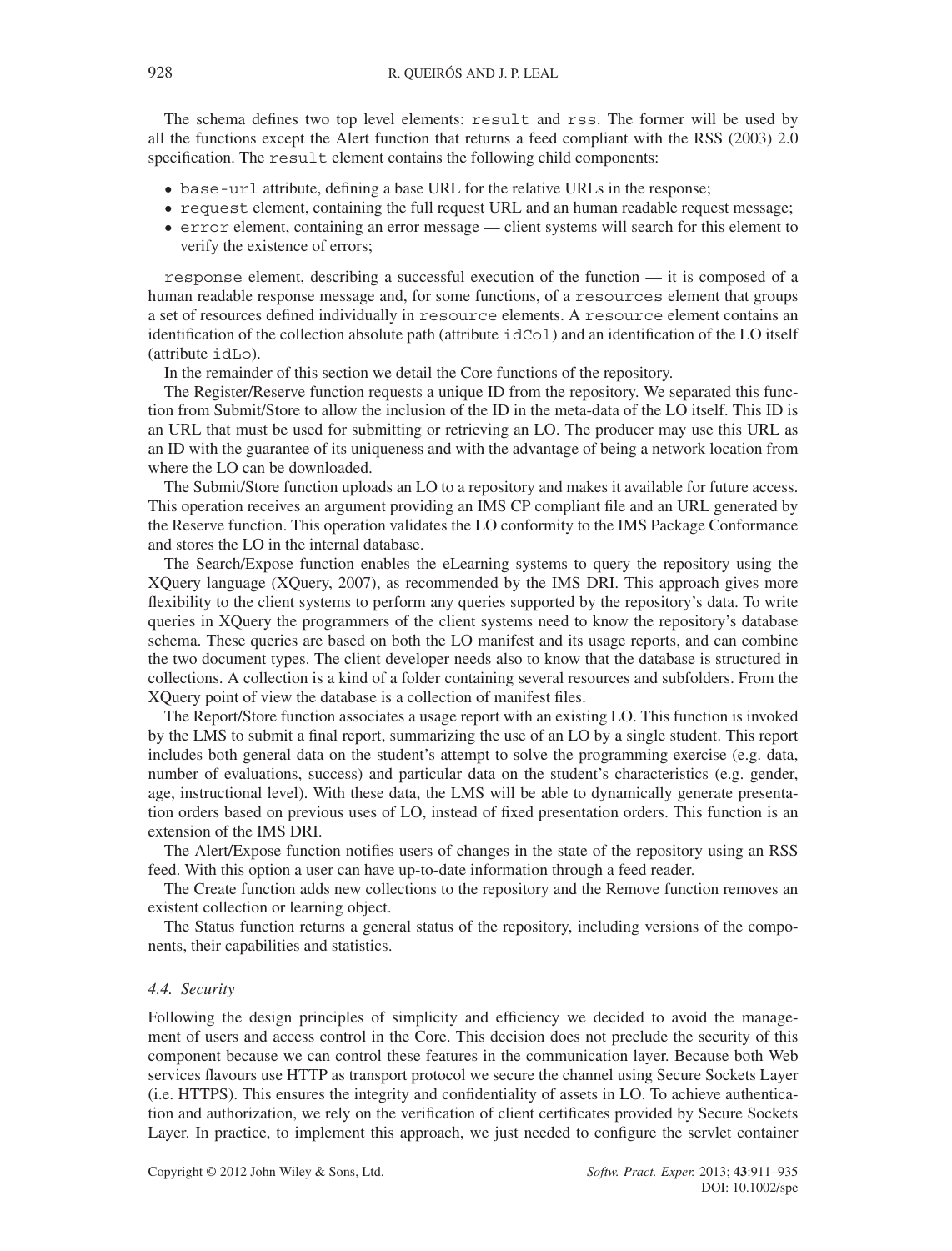(e.g. Tomcat) to support HTTPS requests with authorized certificates. Nevertheless, managing certificates is a comparatively complex procedure, thus we provide a set of auxiliary functions in the core that act as a mini Certificate Authority. These functions are used for managing and signing client certificates and their implementation is based on the Java Security APIs.

## *4.5. Web manager*

In this section, we present the crimsonHex user interface. We start by presenting our strategy to design the user interface, followed by detailed descriptions of its main tasks, namely browsing, authoring and searching.

To design this user interface (Figure 9) we started with the identification of task and usage profiles, task objects and task actions. We identified the following task profiles:

- 1. *Archivist* a person responsible for a set of activities related with the collection management, such as: creation of collections, assigning of learners and reviewers to collections;
- 2. *Author* a person that develops and submits LO to the repository. The submission of LO will be enforced to comply with controlled vocabularies defined in metadata standards (IEEE LOM) and possible extensions. This class of users will contribute with new learning objects and receive peer reviews from specialists;
- 3. *Reviewer* a person that controls the quality of the repository by validating the submitted LO;
- 4. *Consumer* a person that browses (part) of the repository and has limited access to its content (LO, usage reports, reviews, comments).

We assume that users will have different usage profiles. On one hand, many will be novice or first-time users, especially among authors and consumers. On the other hand, we expect some users, especially reviewers and archivists, to use it frequently, tending to become experts in its use.

After the identification of users and usage profiles, we proceeded to identify the tasks they need to perform on this interface. We clearly identified LO and collections of LO as our task objects, each



Figure 9. crimsonHex WebManager.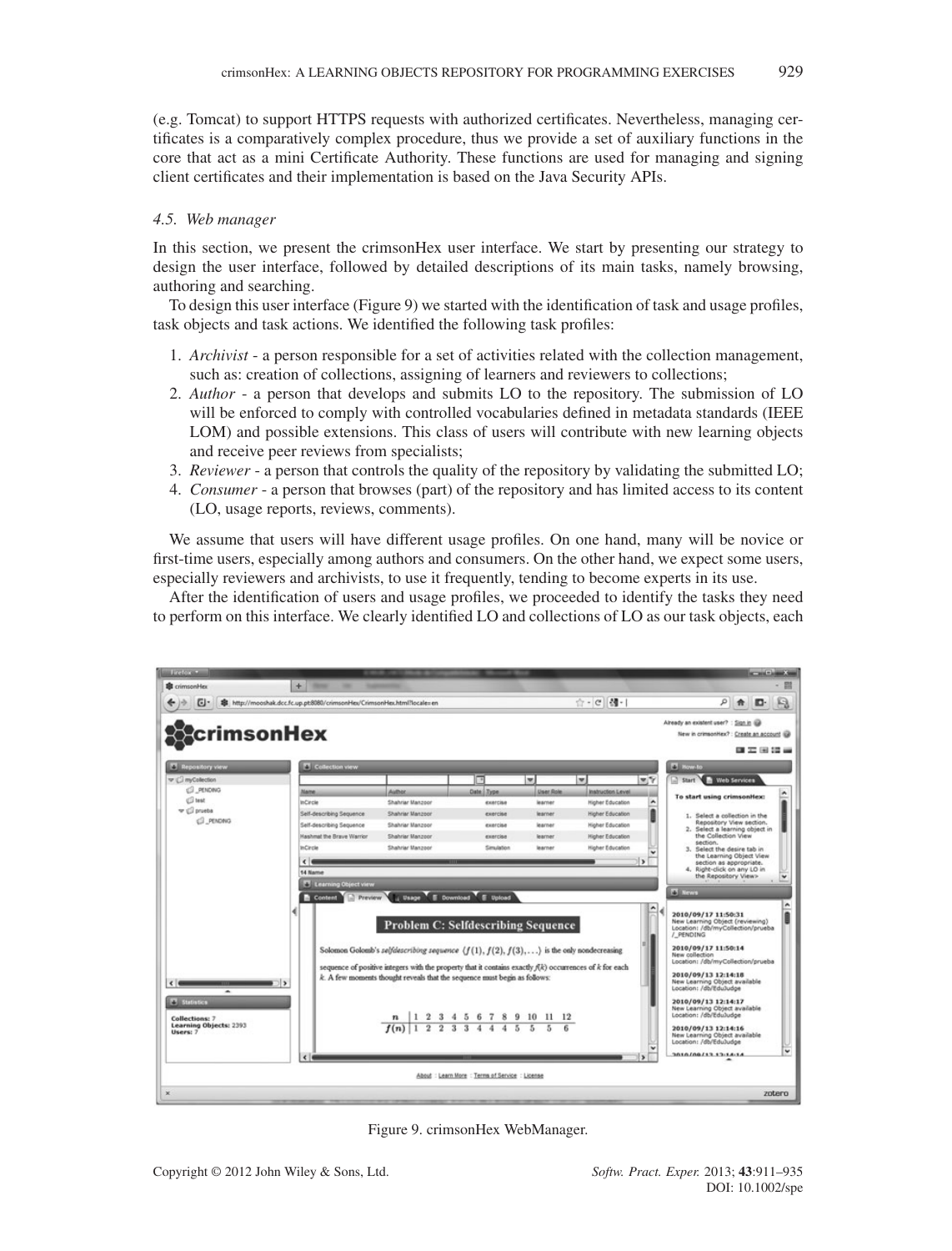with a number of associated task actions, depending on user profiles. Task actions over LO include: viewing, reviewing, downloading, and commenting. Task actions on collections include creating, removing and authoring/uploading (LO to that collection).

On the basis of the previous identifications we defined a screen layout — a single screen (Figure 9) with specific areas for task object selection and task actions. Task object selection is needed by all users, although the selectable content depends on the user's profile, thus it can be implemented by a common tree-based control. Different task actions require specific forms or panels that also share a common control on the user interface. Because the number of task actions is comparatively small we choose a tabbed control to aggregate them. The tab configuration shown to users depend both on their profile and on the current task object selection.

As a rule, all available task actions have an associated tab, thus helping novice users to recognise which are the available actions. However, some of these task actions can be executed directly over selected task objects, without requiring additional data. In general, these task actions are meant for frequent users and will be bound to contextual menus on the tree-control, and to accelerator keys.

Figure 9 shows the user interface layout of the repository with two main areas: selection on the left side and action in the middle. In the selection area the user navigates through the repository structure to select task objects. In the action area the user executes task actions on the selected task objects. Secondary areas in this layout are the header, used for authentication and registration, and the right side, used for news and statistics. The remainder of this section details the design of task actions available in the main areas.

Selected LO can be viewed in different perspectives, such as, Content, Usage and Review. As would be expected, each perspective is assigned to a different tab on the action area.

The Content tab shows the resources and metadata of the selected LO using XSLT transformations on its manifest file. Different stylesheets can be selected to configure content presentation, including:

- *Resources* lists resources and their metadata with support for viewing/downloading individual resources;
- *Meta-data* shows all global metadata, including LOM and extensions;
- *LOM* show LOM metadata grouped in main categories (General, Lifecycle, Technical, Educational, Rights);
- *Extension* shows metadata related with the extension schemata.

The Usage tab presents statistics on the use of a selected LO. This feature is related to the report function that associates usage reports to an existing LO. This function is invoked by a consumer of the repository services (typically an LMS), summarising an episode of using a LO with a particular student. The aim of this function is to provide the LMS with the ability to dynamically generate presentation orders based on previous uses of LO, instead of using fixed presentation orders. This report includes both general data on the student's attempt to solve the programming exercise (e.g. data, number of evaluations, success) and particular data on the student's characteristics (e.g. gender, age, instructional level).

The Review tab assists in the review process of an LO. Before validation the LO is not available to general users of the repository. The availability of the LO depends on this validation. If the LO is not accepted the reviewer could justify the rejection and/or supply comments to the author of the LO. These comments may lead to new versions that must be submitted as a new LO.

The Web Manager component was developed using an Ajax framework to enable the implementation of the single screen design resulting from the last section. We selected the Google Web Toolkit (GWT), an open source Java software development framework that allows a rapid development of AJAX applications in Java. When the application is deployed, the GWT cross-compiler translates Java classes of the GUI to JavaScript files and guarantees cross-browser portability. The framework also supports asynchronous remote procedure calls. This way, tasks that require significant computational resources (e.g. complex searching within the repository) can be triggered asynchronously, increasing the user interface's responsiveness. The complex controls required by the selection and action areas are provided by SmartGWT, a GWT API for SmartClient, a Rich Internet Application system.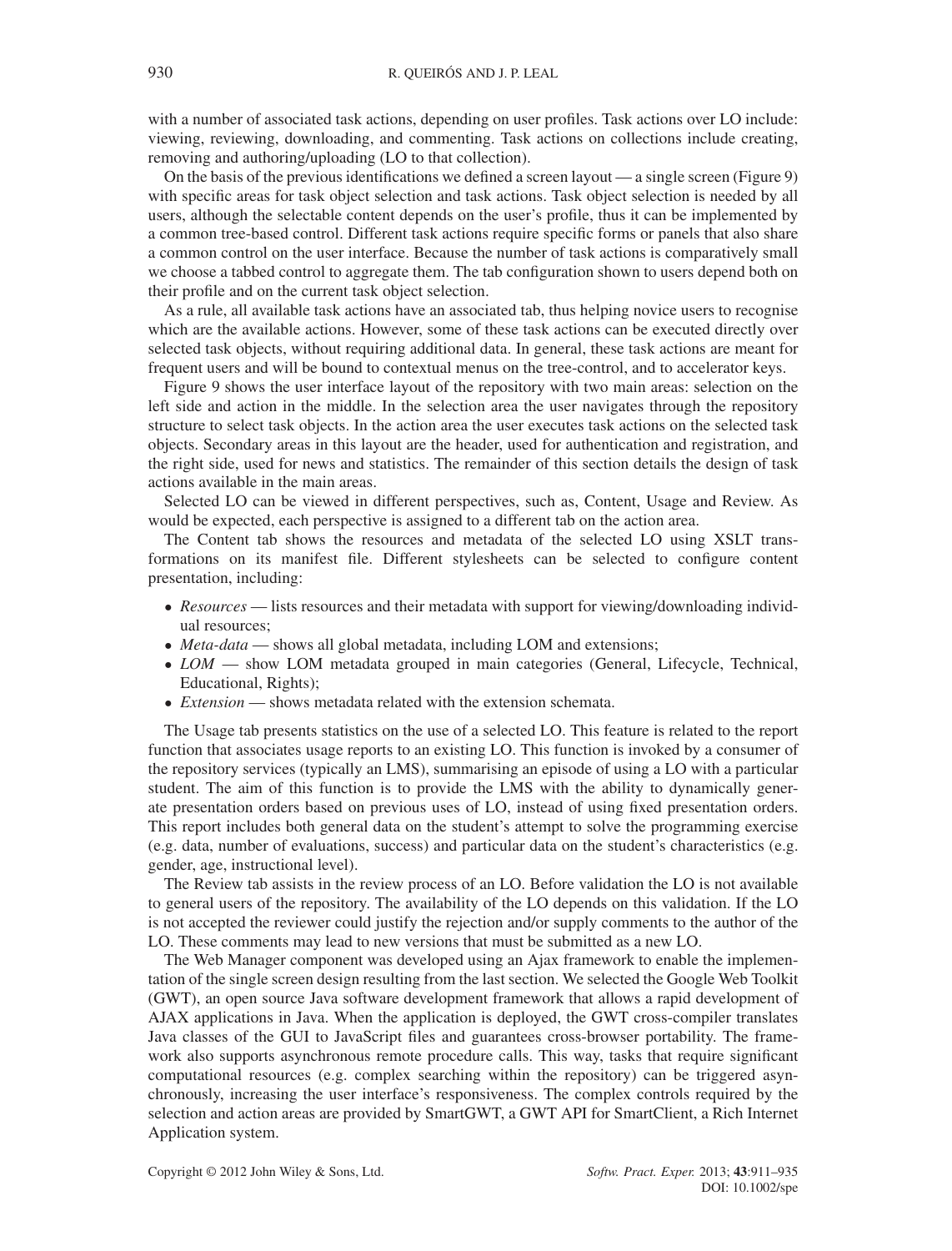|             | Submit | Retrieve | Search |
|-------------|--------|----------|--------|
| <b>SOAP</b> | 4.53   | 1.57     | 2.23   |
| <b>REST</b> | 2.11   | 0.44     | 0.93   |

Table VI. Average function execution times per interface (in seconds).

The Web Manager component is organised into two main packages: the back-end (server) and the front-end (client). The back-end includes all the service implementations triggered by the user interface. These implementations rely on the gateway class for managing the communication with the Core of the repository. A single class implementing the Gateway design pattern concentrates the interaction with the core component. To interact with other DRI compliant repositories only this class will have to be reimplemented.

# *4.6. Tests*

Reliability is one of our main concerns regarding the Core component of crimsonHex. We adopted JUnit as our automated unit testing framework because crimsonHex is implemented in Java and this tool is supported by Eclipse, the integrated development environment used in this project. Apart from the unit tests, we created a tool for automatic generation of random requests to the repository, following the communication model summarized in Figure 3. The goal of this tool is twofold: to look for bugs in unpredicted sequences of requests and to stress-test the repository. The tool generates a random sequence of Core functions' invocations and records them in the Core's log file (through a Java-based logging utility called log4j). Errors generated by these request sequences are recorded by the Core in the same log files. After each test the log file is manually inspected looking for function sequences that originated errors. This approach was essential to discover errors that otherwise would only be detected in production. Efficiency and scalability are two other main concerns in the development of crimsonHex.

To test performance, we used the test tool to compare execution times of the main functions in the two supported Web services interfaces: SOAP and REST. For the experiment we use the same PC for client and server purposes. The PC was an Asus M70VSeries (ASUSTeK Computer Inc., Beitou District, Taipei, Taiwan) with Windows Vista Home Premium (32 bits) (Microsoft Corporation, Albuquerque, New Mexico, United States), Intel(R) Core(TM)2 Duo P8400 @2.26 GHz and 4 GB RAM. We used 100 LOs on the experiment ranging in storage size from 2 MB to 5 MB. Each function has been repeated 10 times. Average function execution times for the set of functions are shown in Table VI.

These figures show that our DRI extension, based on REST, is twice as efficient as the standard SOAP interface. These results were expected because the REST interface does not have to marshal request messages. In both interfaces submit times are significantly higher than the other functions because of the cost of the validation process.

Scalability has other important issue. Scalability is bound by the database limits. The eXist NXD supports a maximum of  $2^{31}$  documents and theoretically, documents can be arbitrarily large depending on relevant file system limits, for example, the max size of a file in the file system. To test the scalability of eXist, some queries were made with ever increasing data volumes. The experiment shows linear scalability of eXist's indexing, storage and querying architecture.

# 5. CASE STUDY

To evaluate the interoperability features of the crimsonHex repository we integrated it with Moodle, arguably the most popular LMS nowadays. In this section we present the new APIs supported by Moodle (since version 2.0) for the creation of plug-ins and we provide implementation details of a plug-in for crimsonHex repositories. The development of this plug-in was straightforward. In terms of programming effort we spent half a day to produce approximately 100 new lines of code. This quick and simple integration benefited from the new interoperability features of the repository.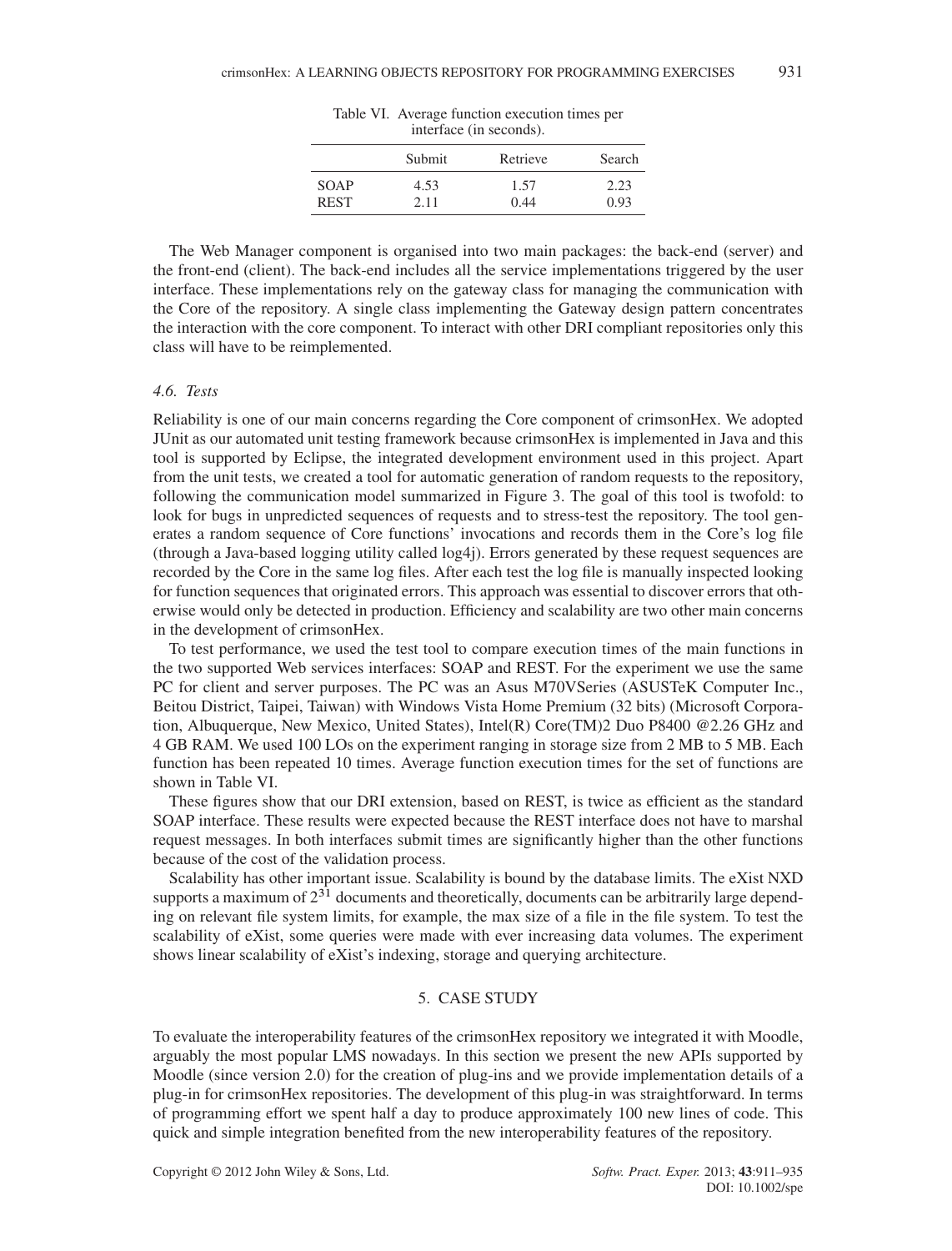Currently, Moodle 2.2 includes support for different types of repositories. Several APIs are available to enable the development of plugins by third parties, including:

- File API for managing internal repositories;
- Repository API for browsing and retrieving files from external repositories;
- Portfolio API for exporting Moodle content to external repositories.

We chose the Repository API for testing the integration features of the crimsonHex repository in Moodle. The goal of this particular API is to support the development of plug-ins to import content from external repositories. The Repository API is organized in two parts: Administration, for administrators to configure their repositories and File picker, for teachers to interact with the available repositories.

To create a plug-in for Moodle using the Repository API, one must implement a set of related files. For instance, the steps to create the crimsonHex plug-in for Moodle are the following:

- 1. To create a folder for the plug-in (*moodle/repository/crimsonHex*);
- 2. To add to the plug-in folder the files
	- a. *repository.class.php* subclassing a standard API class and overriding its default methods; b. *icon.png* — providing the icon displayed in the file picker;
- 3. To create the language file *repository\_crimsonHex.php* and add it to the folder *moodle/ repository/lang/en\_utf8/.*

The *repository.class.php* is responsible for handling the communication between Moodle and all repository servers of that type. In this case the repository type is crimsonHex but other types are being developed for other types of repository, such as Merlot, YouTube, Flickr and DSpace. For Moodle, each repository is just a hierarchy of nodes. This allows Moodle to construct a standard browser interface. The repository server must provide: a uniform resource identifier (URI) to download each node (e.g. a LO) and a list of the nodes (e.g. LO and collections) under a given node (e.g. collection). In addition to these requirements, a repository can optionally support authentication, provide additional metadata for each node (mime type, size, dates, related files, etc.), describe a search facility or even provide copyright and usage rules.

As explained before, the Repository API has two parts — Administration and File Picker — each with its own GUI. In Figure 10 we show the file picker GUI of the crimsonHex plug-in that will be used by the teacher to pick up the suitable exercises for the class. In the left panel are listed the available repositories as defined by the administrator. Two crimsonHex repository instances are marked

| View as icons<br>View as list |                          |                              |         |                  |                         | Federated search |                         |
|-------------------------------|--------------------------|------------------------------|---------|------------------|-------------------------|------------------|-------------------------|
| Til Current files             |                          |                              |         | Search & Refresh |                         |                  | RL(                     |
| <b>W</b> meriot               | Preview                  | Preview                      | Preview | Preview          | Preview                 | Preview          |                         |
| & youtube                     | InCircle                 | Self-describing<br>Sequence  | Major   | Loja             | Iniciais                | 2<br>Self        | $-$ St                  |
| <b>零</b> local crimsonHex     | Preview                  | Search in "local crimsonHex" |         |                  |                         |                  | $\overline{\mathbf{x}}$ |
| Mooshak crimsonHex            | Hashmat tf<br>Brave Ward | Title:                       |         |                  |                         |                  |                         |
|                               |                          | Author:                      |         |                  | $\overline{\mathbf{3}}$ |                  |                         |
| $\mathbf{1}$                  |                          | Language:                    |         |                  |                         |                  |                         |
|                               |                          |                              |         |                  |                         |                  |                         |
|                               |                          |                              |         |                  |                         | Submit           | Cancel                  |
|                               |                          |                              |         |                  |                         |                  |                         |
|                               |                          |                              |         |                  |                         |                  |                         |

Figure 10. crimsonHex plugin interface.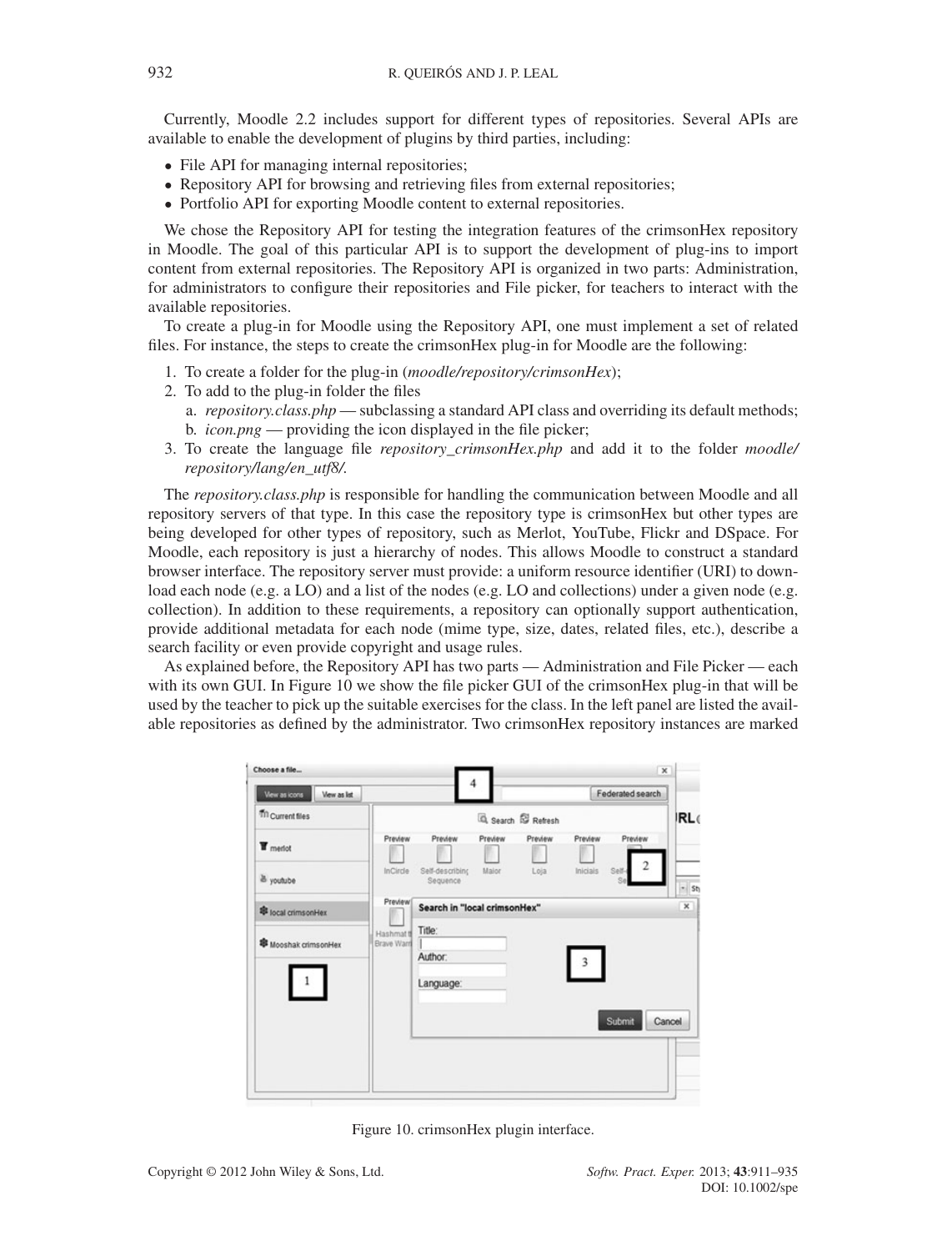| Moodle Repository API | crimsonHex API |
|-----------------------|----------------|
| get file              | retrieve       |
| Preview               | retrieve       |
| Search                | search         |
| global search         | search         |

Table VII. Features of crimsonHex and Moodle Repository APIs for implementing File Picker.

with label 1. Label 2 marks the default listing of the selected repository. Pressing the 'Preview' link presents a preview of the respective LO. Pressing the 'Search' link pops-up a simple search form, marked as 3 in Figure 10. Federated search in all available crimsonHex repositories uses the text box marked as 4. In Table VII we indicate the features in Moodle's Repository API and in crimsonHex's API, used to implement the features we marked on the file picker's GUI.

Not all features of crimsonHex API were needed for this plug-in but all features of the Moodle's API were covered. The remaining features of the crimsonHex API are useful for uploading LOs and managing the structure of the repository and thus are out of the scope of this plug-in. They would be matching the needs of a plug-in implementing the Moodle's Portfolio API. Each feature of the plug-in is implemented by a method in the *repository.class.php* file.

A typical method includes: a repository invocation (SOAP or REST), the parsing of its response (using the PHP *simplexml\_load\_string* function to parse the XML data), a selection of the pertinent data (using XPath) and an iteration over the new results (for instance, populating an array with the relevant data). The next example shows an excerpt of the overridden search function.

```
private function search ($queryString) {
   slist = array();
   \text{Sc} = new curl():
   $content=$c->get($this->options['url'] . $queryString);
   $xml = simplexml\_load\_string(Scontent);$result = $xml->xpath("//resource");foreach ($result as $entry) {
       $attr = $entry - satributes();
      $list[] = array('title' => (string) $entry,
       'thumbnail'=>$OUTPUT->icon url(path),
       'date' =>''','size's =>'',
      'source'=>$attr['url'].$attr['idCol']
      .\$attr['idLo'] ;
   \} return $list; \}
```
## 6. CONCLUSIONS AND FUTURE WORK

In this paper, we describe the design and implementation of a repository of specialized learning objects called crimsonHex focusing on two main parts: the definition of specialised LOs, where programming problems are given as a concrete example, and the design and implementation details of the repository, more precisely, its components and functions.

For the first part we detailed the steps to define LOs from a domain that is not covered by existing standards in a way that can be reproduced in similar contexts. The main contribution of this part was the extension of the existing specifications based on the IMS standard to the particular requirements of a specialized domain, such as the automatic evaluation of programming problems.

For the second part we described the design and implementation of a repository of specialized LOs. We adopted the IMS DRI and proposed extensions to its recommendations. More precisely, we included new functions and a formal definition of a response specification for the complete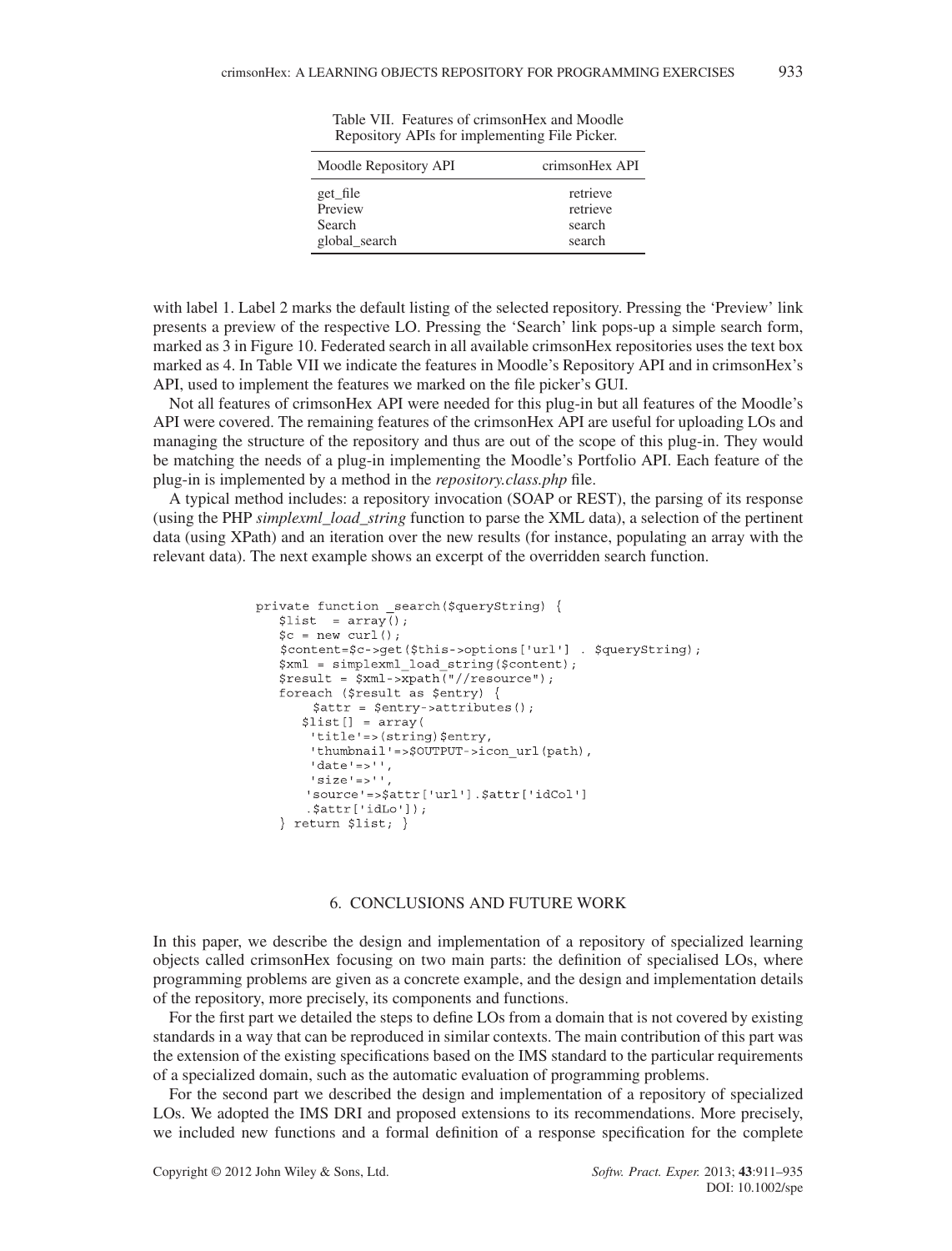function set. To evaluate the proposed extensions, we implemented a plug-in for the 2.1 release of Moodle that uses the new interoperability features of crimsonHex.

The improved interoperability of crimsonHex is expected to support the development of new eLearning tools requiring greater integration with repositories. The repository plug-in will facilitate the use of crimsonHex by Moodle users. In its current status crimsonHex is available for test and download at the site of the project at http://crimshonhex.dcc.fc.up.pt.

Adding authoring features to crimsonHex is the next step in this research. Creating LOs with metadata of good quality is a challenge because the typical author of eLearning content usually lacks the knowledge of metadata standards. This is also an interoperability issue because the LMS is where eLearning content is tested and used in the first place, but repositories are the appropriate place to promote content reuse as LOs. We plan to continue using Moodle's repository APIs for that purpose, in particular the Portfolio API. A plug-in using this API will enable the content author to upload learning content to crimsonHex and create a new LO with the essential metadata. Then, using the authoring features of crimsonHex, the content author will be assisted in refining the LO metadata.

Other future work is to support the new package specification from IMS called Common Cartridge. This new specification defines a new model for packaging content with LOM metadata (based on simple Dublin Core) and assessment (QTI). Other features in IMS-CC relevant for this line of work are discussion topics, authorization for protected content and the support for Basic LTI, a subset of the full LTI specification.

#### **REFERENCES**

- 1. Nash SS. Learning objects, learning object repositories, and learning theory: Preliminary best practices for online courses. *Interdisciplinary Journal of Knowledge and Learning Objects* 2005; **1**:217–228. Available from: http: //ijklo.org/VolumeI/v1p217228Nash.pdf [21 July 2011].
- 2. Dagger D, O'Connor A, Lawless S, Walsh E, Wade V. Service Oriented eLearning Platforms: From Monolithic Systems to Flexible Services. *IEEE Internet Computing Special Issue on Distance Learning* 2007; **11**(3):28–35.
- 3. IMS DRI IMS Digital Repositories Interoperability, Core Functions Information Model, v. 1.0, 2003. Available from: http://www.imsglobal.org/digitalrepositories/driv1p0/imsdri\_infov1p0.html [21 July 2011].
- 4. Verdú E, Regueras LM, Verdú MJ, Leal JP, Castro JP, Queirós R. A Distributed System for Learning Programming On-line. *Journal Computers & Education* 2012; **58**(1):1–10.
- 5. Leal JP, Queirós R. CrimsonHex: a service oriented repository of specialised learning objects. In *Proceedings of ICEIS'09: 11th International Conference on Enterprise Information Systems*, Vol. 24, Filipe J, Cordeiro J (eds). Springer: Milan, Italy, May 2009; 102–113. ISBN: 978-3-642-01346-1. DOI: 10.1007/978-3-642-01347-8\_9.
- 6. Leal JP, Queirós R. Integration of repositories in elearning systems. In *ICEIS 10 12th International Conference on Enterprise Information Systems*, Madeira (Portugal), 2010.
- 7. McGreal R. A typology of learning object repositories. In *Handbook on Information Technologies for Education and Training, International Handbooks on Information Systems*, Adelsberger HH, Kinshuk, Pawlowski JM, Sampson DG (eds). Springer: Berlin Heidelberg, 2008; 5–28.
- 8. Rogers SA. Developing an institutional knowledge bank at Ohio State University: From concept to action plan. *Portal: Libraries and the Academy* 2003; **3**(1):125–136.
- 9. Ochoa X, Duval E. Quantitative Analysis of Learning Object Repositories. *IEEE Transactions on Learning Technologies* Sept 2009 July; **2**(3):226–238. DOI: 10.1109/TLT.2009.28.
- 10. Ternier S. Standards based Interoperability for Searching in and Publishing to Learning Object Repositories. *PhD Thesis*, Katholieke Universiteit Leuven, 2008.
- 11. Repository software survey, in Repositories Support Project, November, 2010. Available from: http://www.rsp.ac.uk/ start/software-survey/results-2010/ [21 July 2011].
- 12. Fay E. *Repository, Software Comparison*, Building Digital Library Infrastructure at LSE, in Ariadne Issue 64. Web Magazine for Information Professionals, 2010. Available from: http://www.ariadne.ac.uk/issue64/fay.
- 13. JORUM team. E-Learning Repository Systems Research Watch. *Technical report*, JISC (University of Bristol), 2006.
- 14. Leslie S. Challenges to Implementing DSpace as a LOR. In *COPPUL Distance Education Group*, 2006. Available from: http://www.slideshare.net/sleslie/using-dspace-as-a-lor.
- 15. Wolpert A. CWSpace Archiving MIT OpenCourseWare to MIT DSpace, MIT Libraries, 2009. Available from: http://cwspace.mit.edu/ [21 July 2011].
- 16. Friesen N. Interoperability and Learning Objects: An Overview of E-Learning Standardization, *Interdisciplinary Journal of Knowledge and Learning Objects*. Informing Science Institute: 131 Brookhill Court, Santa Rosa, CA, 95409, USA, 2005; **1**(1): 23–31.
- 17. IMS Application Profile Guidelines Overview, Part 1 Management Overview, Version 1.0, 2005. Available from: http://www.imsglobal.org/ap/apv1p0/imsap\_oviewv1p0.html.